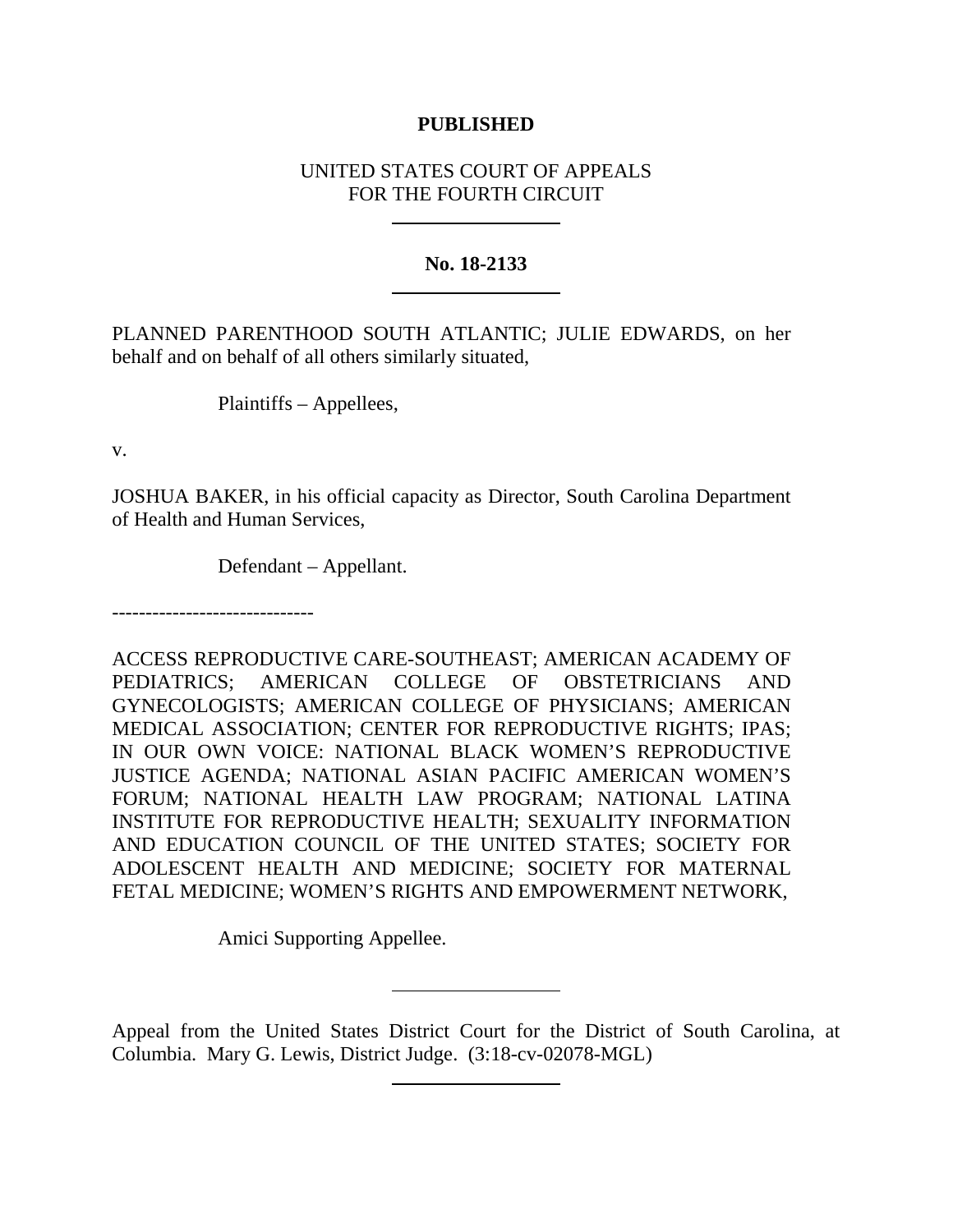Argued: September 20, 2019 Decided: October 29, 2019

Before WILKINSON, WYNN, and RICHARDSON, Circuit Judges.

Affirmed by published opinion. Judge Wilkinson wrote the opinion, in which Judge Wynn and Judge Richardson joined. Judge Richardson wrote a concurring opinion.

**ARGUED:** Kelly McPherson Jolley, JOLLEY LAW GROUP, LLC, Columbia, South Carolina, for Appellant. Alice Joanna Clapman, PLANNED PARENTHOOD FEDERATION OF AMERICA, Washington, D.C., for Appellees. **ON BRIEF:** Ariail B. Kirk, JOLLEY LAW GROUP, LLC, Columbia, South Carolina, for Appellant. M. Malissa Burnette, Kathleen McDaniel, BURNETTE, SHUTT & MCDANIEL, PA, Columbia, South Carolina, for Appellees. Jane Liu, Mariah Lindsay, NATIONAL ASIAN PACIFIC AMERICAN WOMEN'S FORUM, Washington, D.C.; Julie Rikelman, Pilar Herrero, Amy Myrick, Carolina Van Der Mensbrugghe, CENTER FOR REPRODUCTIVE RIGHTS, New York , New York, for Amici Access Reproductive Care-Southeast, Center for Reproductive Rights, In Our Own Voice: National Black Women's Reproductive Justice Agenda, National Asian Pacific American Women's Forum, National Latina Institute for Reproductive Health, and Women's Rights and Empowerment Network. Janice M. Mac Avoy, Andrew B. Cashmore, Alexandra Verdi, FRIED, FRANK, HARRIS, SHRIVER & JACOBSON LLP, New York, New York, for Amici American College of Obstetricians and Gynecologists, American Medical Association, Society for Maternal Fetal Medicine, American Academy of Pediatrics, American College of Physicians, and Society for Adolescent Health and Medicine. Martha Jane Perkins, Sarah Jane Somers, NATIONAL HEALTH LAW PROGRAM, Carrboro, North Carolina, for Amici National Health Law Program, IPAS, and Sexuality Information and Education Council of the United States.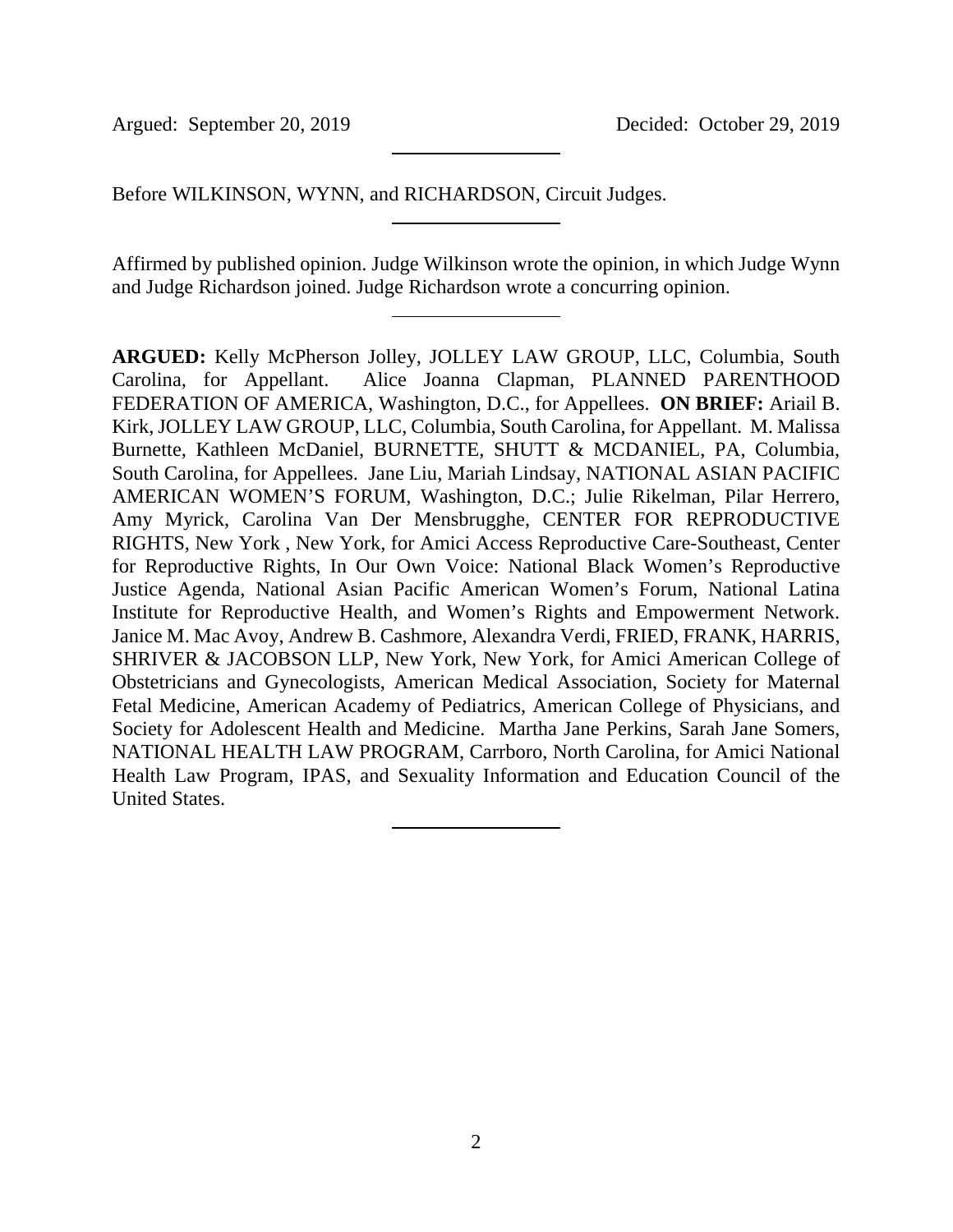WILKINSON, Circuit Judge:

This case raises a question of statutory construction. We ask whether, and on what basis, the Medicaid Act's free-choice-of-provider provision affords a private right of action to challenge a state's exclusion of a healthcare provider from its Medicaid roster. The district court here issued a preliminary injunction in favor of the individual plaintiff, a Medicaid recipient, in her suit challenging South Carolina's decision to terminate Planned Parenthood South Atlantic's (PPSAT) provider agreement because it offers abortion services. The plaintiff was likely to succeed on the merits of this claim, the district court held, for two interrelated reasons: first, the Medicaid Act's free-choice-of-provider provision, 42 U.S.C. § 1396a(a)(23)(A), confers on "any individual" a private right to sue that may be enforced under 42 U.S.C. § 1983; and second, South Carolina denied plaintiff the right to select the willing, qualified family-planning provider of her choice.

We now affirm. Based on the Supreme Court's precedents, Congress's intent to create an individual right enforceable under § 1983 in the free-choice-of-provider provision is unambiguous. In addition, a plain-language reading of the provision's mandate—that states "must" furnish Medicaid recipients the right to choose among providers "qualified to perform the service or services required"—bars states from excluding providers for reasons unrelated to professional competency. *See* 42 U.S.C. § 1396a(a)(23)(A), (p)(1). Finding the remaining preliminary injunction factors satisfied, we shall uphold the trial court's judgment.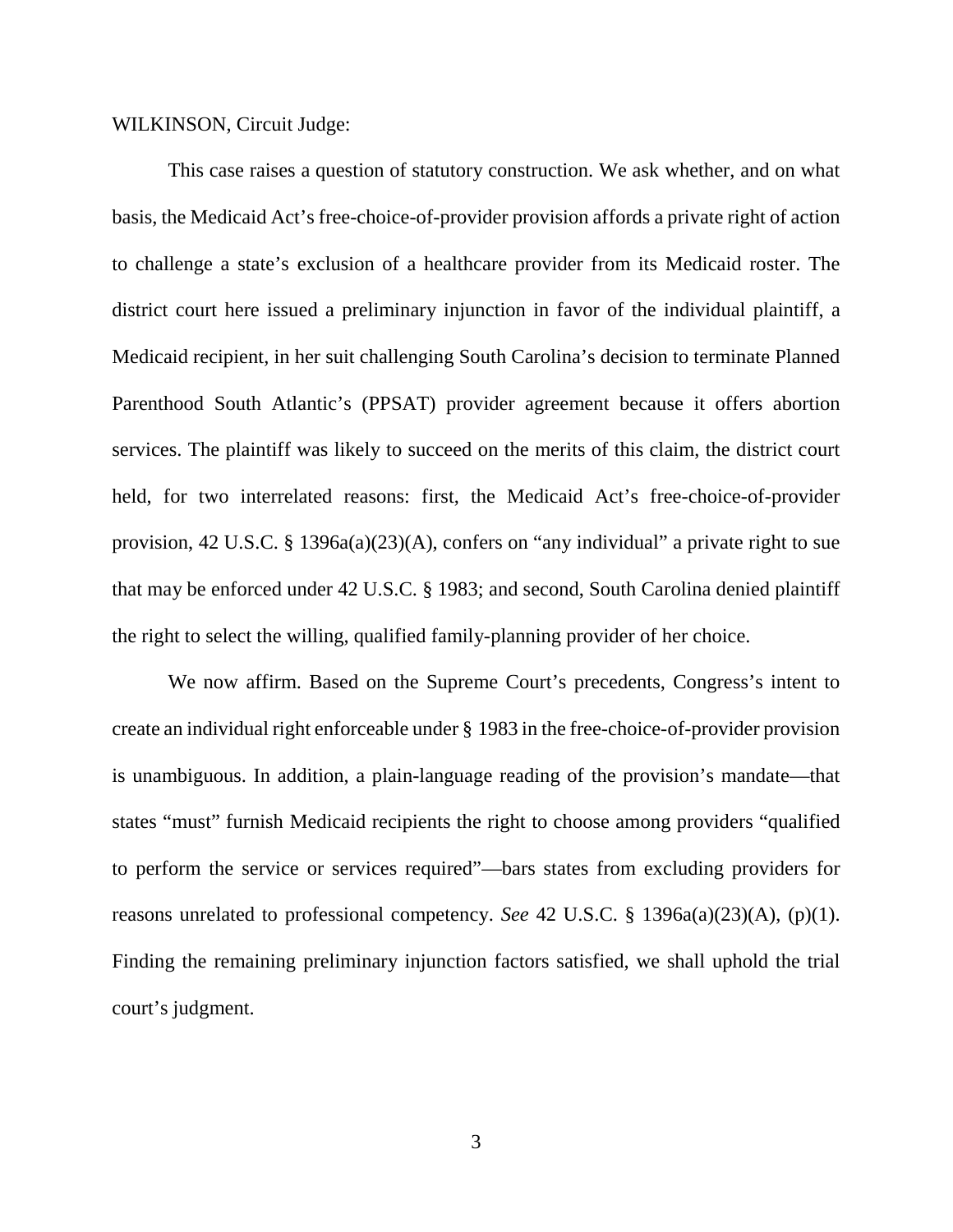I.

A.

Medicaid is the nation's public health insurance program for those of limited means. The original beneficiaries of this program were low-income children and their parents, the indigent elderly, the blind, and the disabled. *Schweiker v. Gray Panthers,* 453 U.S. 34, 37 (1981). Since 1965, Congress has periodically expanded the program, adding, for instance, pregnant women with family incomes up to 133% of the federal poverty level as a distinct beneficiary class. *See* 42 U.S.C. § 1396a(a)(10)(A)(i), (*l*); Medicare Catastrophic Coverage Act of 1988, Pub. L. No. 100-360, § 302, 102 Stat. 683, 750; Omnibus Budget Reconciliation Act of 1989, Pub. L. No. 101-239, § 6401, 103 Stat. 2106, 2258.

A joint federal-state effort ensures that the healthcare needs of these beneficiaries are met. In broad strokes, the Medicaid Act "offers the States a bargain: Congress provides federal funds in exchange for the States' agreement to spend them in accordance with congressionally imposed conditions." *Armstrong v. Exceptional Child Ctr.*, 135 S. Ct. 1378, 1382 (2015). The Act, to that end, charges the federal government with crafting baseline eligibility requirements for recipients and providers, determining covered medical services, and establishing reimbursement standards to the states. *See* 42 U.S.C. § 1396 *et seq.*; *NFIB v. Sebelius*, 567 U.S. 519, 541-42 (2012). Cooperating states then implement the program, agreeing to abide by federal conditions in return for federal matching funds that are used for expenses such as provider reimbursements. *See Armstrong*, 135 S. Ct. at 1382. Such funds are substantial; federal coffers finance anywhere from fifty to eighty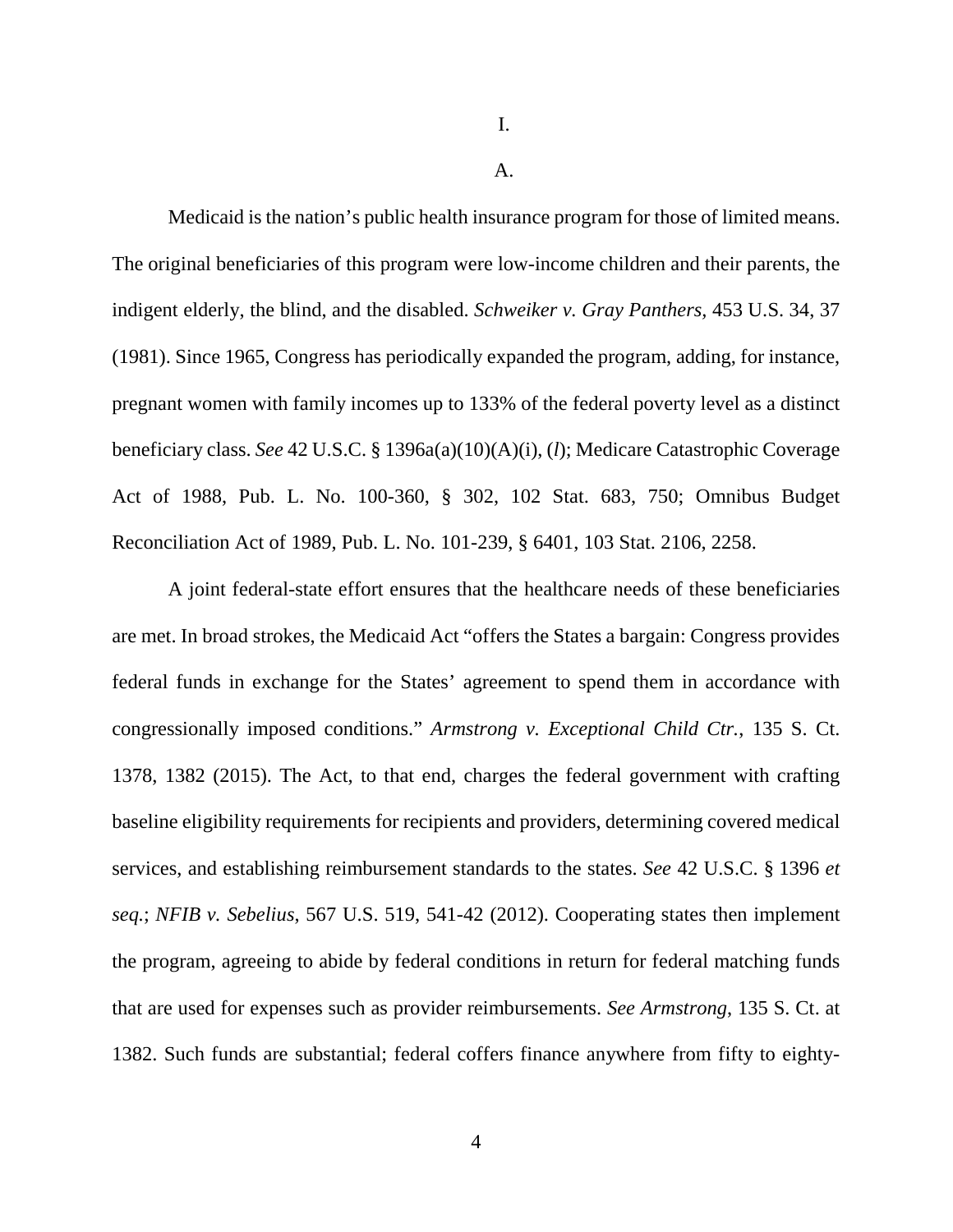three percent of state expenses, 42 U.S.C. § 1396d(b), an aggregate figure that accounts for over ten percent of most states' total revenue, *NFIB*, 567 U.S. at 542.

Congress designed the Medicaid program to ensure that states dispense federal funds in compliance with federal rules. At the outset, states must propose and submit Medicaid plans for the approval of the Centers for Medicare and Medicaid Services. *Douglas v. Indep. Living Ctr. of S. Cal., Inc.*, 565 U.S. 606, 610 (2012). State departures from federal requirements provide grounds for the Secretary of Health and Human Services (HHS) to withhold Medicaid funding, either in whole or in part. *See* 42 U.S.C. § 1396c; 42 C.F.R. § 430.12(c). If federal requirements are met, however, states have "substantial discretion to choose the proper mix of amount, scope, and duration limitations on coverage, as long as care and services are provided in 'the best interests of the recipients.'" *Alexander v. Choate*, 469 U.S. 287, 303 (1985) (quoting 42 U.S.C. § 1396a(a)(19)).

At issue here is the Medicaid Act's free-choice-of-provider provision, 42 U.S.C. § 1396a(a)(23), which states:

A State plan for medical assistance must— provide that any individual eligible for medical assistance . . . may obtain such assistance from any institution, agency, community pharmacy, or person, qualified to perform the service or services required . . . who undertakes to provide him such services . . . .

42 U.S.C. § 1396a(a)(23)(A). That provision guarantees patients access to qualified and willing providers. A state plan must generally allow Medicaid recipients to obtain care from any provider who is "qualified to perform the service or services required" and "who undertakes to provide . . . such services."

In its mechanics, the free-choice-of-provider provision comports with the Medicaid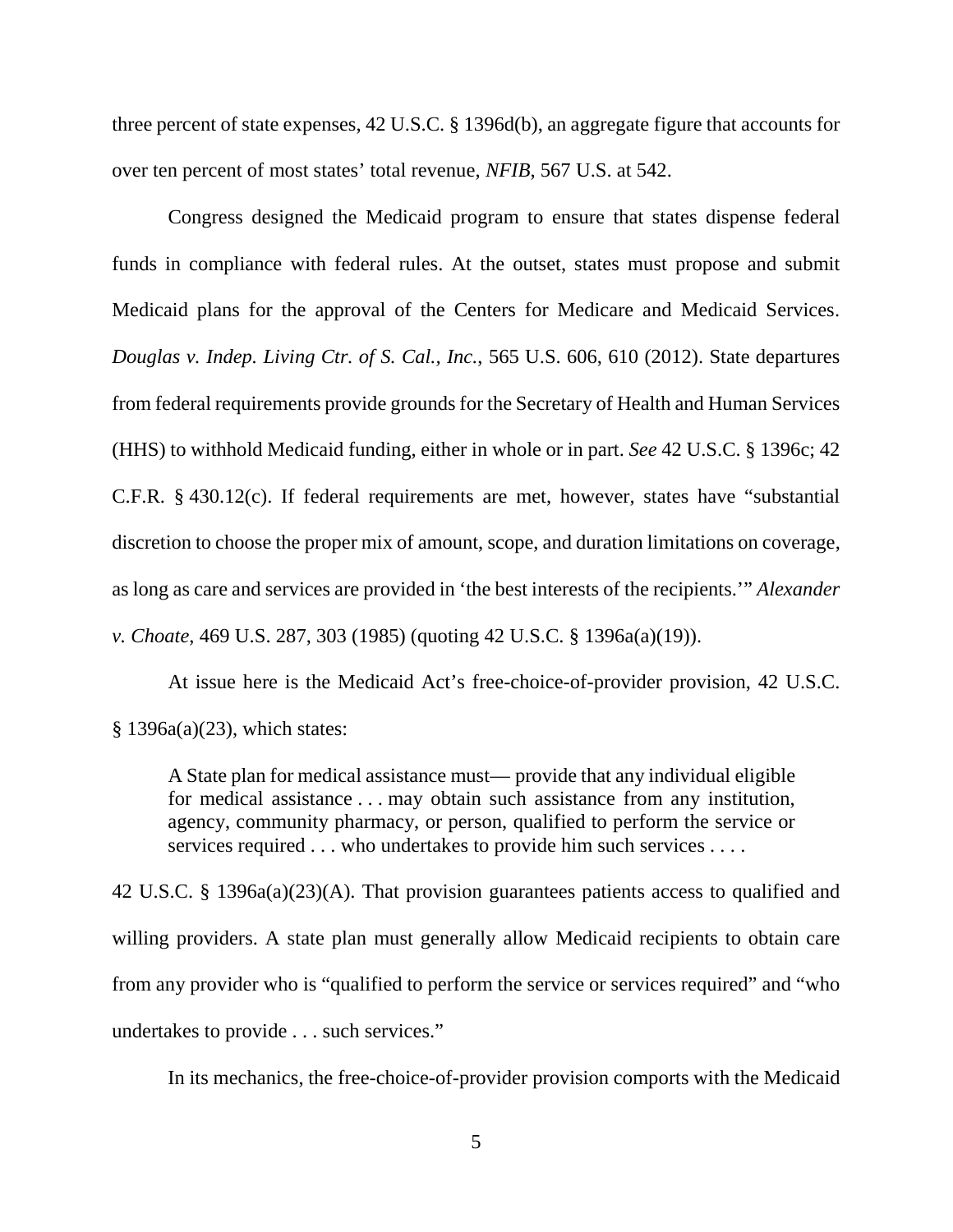Act's dual emphasis on federal standard-setting and state flexibility. While Medicaid beneficiaries may generally seek medical services from willing providers of their choice, states retain discretionary authority to determine whether entities are medically "qualified to perform the service or services required." States may also exclude providers from their plans "for any reason for which the [federal] Secretary of [Health and Human Services] could exclude the individual or entity," 42 U.S.C.  $\S$  1396a(p)(1), or on certain state-law grounds, *see* 42 C.F.R. § 431.51(c)(2).

### B.

This dispute arose following South Carolina's termination of two Planned Parenthood centers as Medicaid providers. PPSAT operates two healthcare centers in South Carolina, one in Charleston and the other in Columbia. These centers provide a range of family planning and preventative care services, including physical exams, cancer screenings, contraceptive counseling, and pregnancy testing. For four decades, PPSAT has been a South Carolina Medicaid provider that receives reimbursements for care provided to Medicaid beneficiaries. In recent years, PPSAT's South Carolina centers have treated hundreds of patients insured through Medicaid annually.

Among those patients is the individual plaintiff in this case, who suffers from diabetes and its resulting complications. J.A. 75-78. Because doctors have advised that these complications would make it quite dangerous for her to carry a pregnancy to term, the plaintiff considers it imperative that she have access to safe, effective birth control. After the plaintiff had difficulty finding a doctor who accepted Medicaid patients and was willing to provide her preferred form of birth control, she turned to PPSAT's Columbia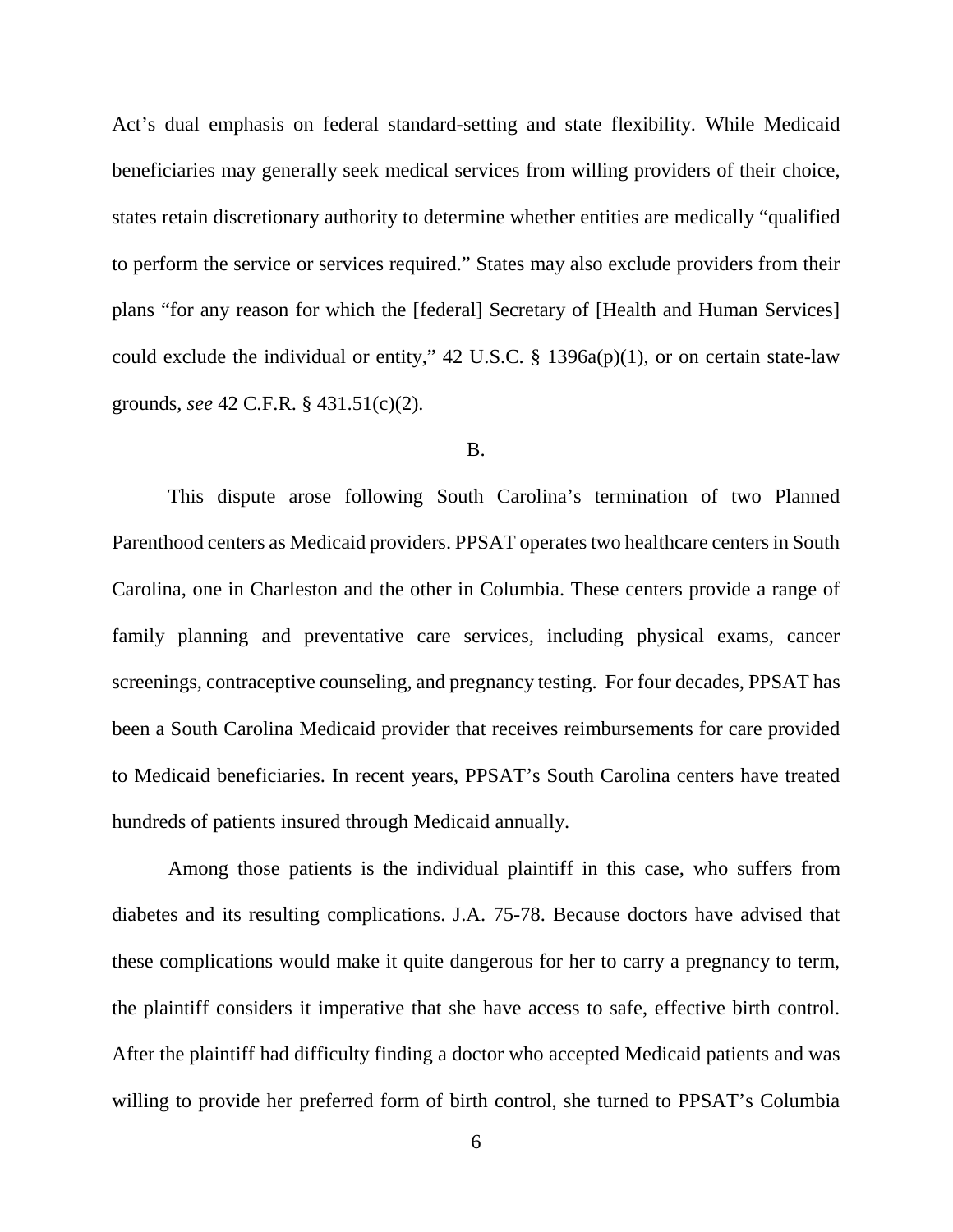center. At her PPSAT appointment, the doctors inserted an intrauterine device to prevent pregnancy and informed her that her blood pressure was elevated. As a result, she sought follow-up care from her endocrinologist to control her blood pressure. Because the plaintiff was impressed with the care she received at PPSAT, she planned to switch her gynecological and reproductive health care there.

In July 2018, South Carolina's Department of Health and Human Services (SCDHHS) terminated PPSAT's Medicaid provider agreement. SCDHHS did not contend that PPSAT was providing subpar service to its Medicaid patients, or to any other patients. Instead, PPSAT was terminated solely because it performed abortions outside of the Medicaid program. $<sup>1</sup>$  $<sup>1</sup>$  $<sup>1</sup>$ </sup>

According to SCDHHS, PPSAT's termination was part of a plan by Governor Henry McMaster designed to prevent the state from indirectly subsidizing abortion services. In 1995, the South Carolina legislature passed a law preventing state funds appropriated for family planning services from being used to fund abortions. S.C. Code Ann. § 43-5-1185 (1995). After taking office in 2017, Governor McMaster issued two executive orders designed to further this objective. The first, Executive Order 2017-15, directed state agencies "to take any and all necessary actions . . . to the extent permitted by law, to cease providing State or local funds . . . to any physician or professional medical practice

<span id="page-6-0"></span><sup>&</sup>lt;sup>1</sup> South Carolina does not provide Medicaid reimbursements for abortion services except in cases where it is required to do so by federal law. Such cases involve rape, incest, or the need to protect the mother's life. *See* Consolidated Appropriations Act, 2018, Pub. L. No. 115-141, div. H, tit. V, §§ 506-507, 132 Stat. 348, 763-64 (Hyde Amendment).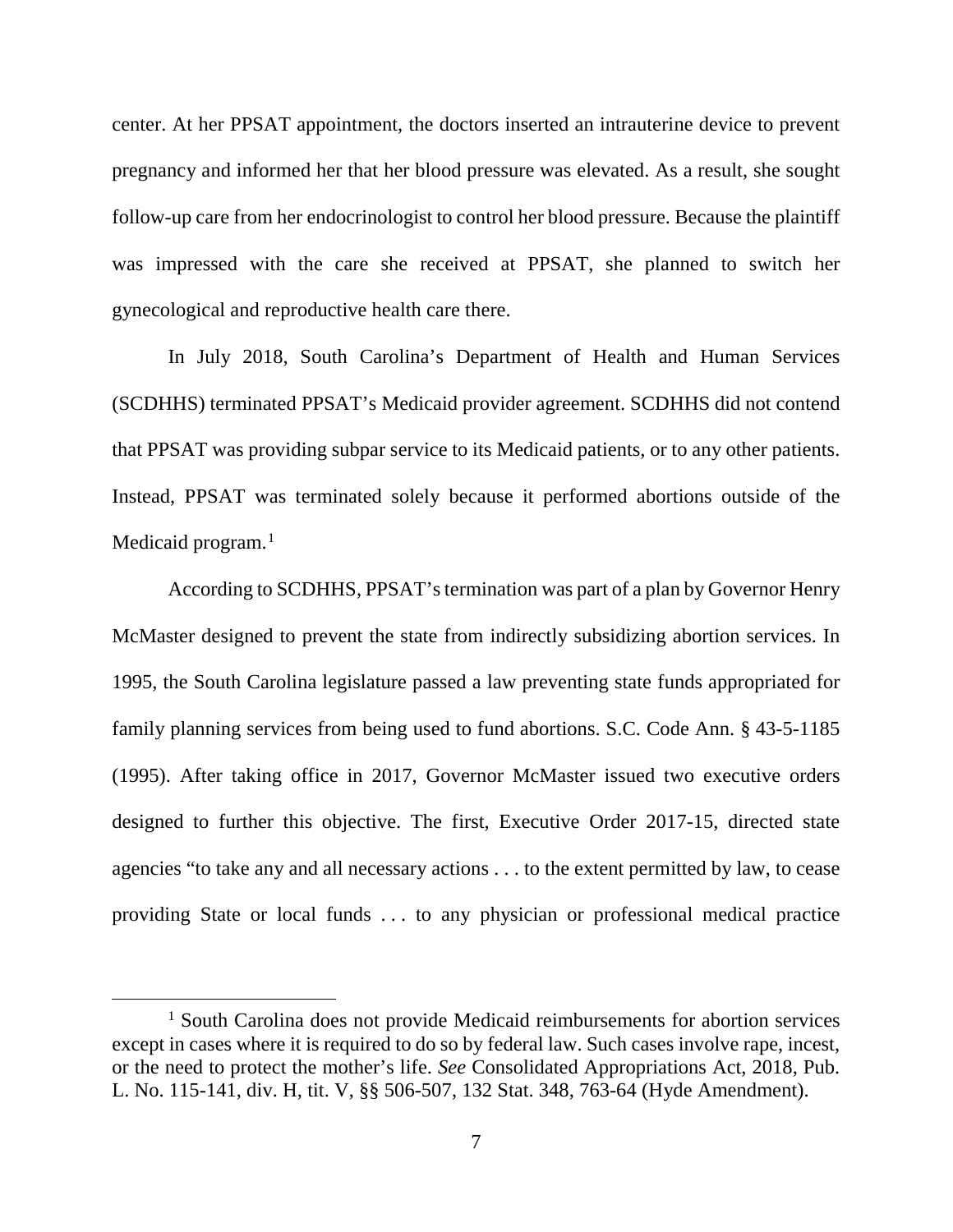affiliated with an abortion clinic . . . ." J.A. 56-58. The second, Executive Order 2018-21, directed SCDHHS to "deem abortion clinics . . . and any affiliated physicians or professional medical practices . . . that are enrolled in the Medicaid program as unqualified to provide family planning services and, therefore, to immediately terminate them . . . ." J.A. 70-71. SCDHHS responded quickly. On the day the second order was issued, SCDHHS Officer of Health Programs Amanda Williams notified PPSAT by letter that "[t]he Governor's actions result in Planned Parenthood no longer being qualified to provide services to Medicaid beneficiaries" and that PPSAT's enrollment agreement with South Carolina was terminated effective immediately. J.A. 73. As a result, PPSAT's two South Carolina centers began to turn away Medicaid patients. J.A. 13-14.

## C.

On July 27, 2018, PPSAT and the individual plaintiff (collectively, "plaintiffs") filed suit in federal district court in South Carolina against Joshua Baker, in his official capacity as Director of SCDHHS. The individual plaintiff brought suit on her own behalf and that of a purported class of South Carolina Medicaid beneficiaries who received, or would like to receive, healthcare services at PPSAT. Plaintiffs brought this action under 42 U.S.C. § 1983, seeking injunctive and declaratory relief on the grounds that SCDHHS violated their rights under the Medicaid Act and the Fourteenth Amendment. On July 30, plaintiffs filed for preliminary injunctive relief solely on the basis of their Medicaid Act claims. The district court held hearings on plaintiffs' motion on August 23. In their complaint and at the hearing, plaintiffs argued that the Medicaid Act's free-choice-ofprovider provision confers on recipients a private right, enforceable under 42 U.S.C.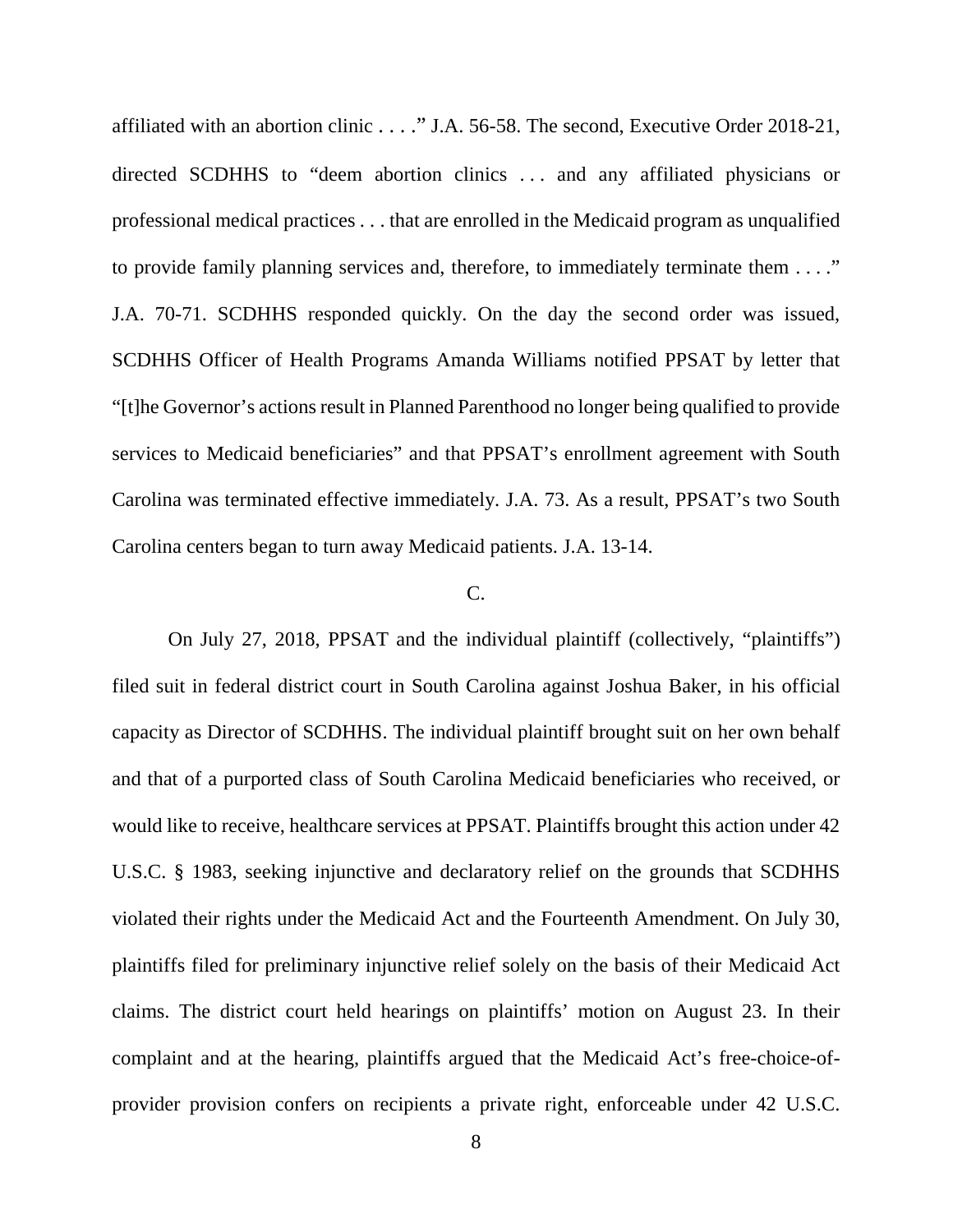§ 1983, to use the qualified and willing provider of their choice, and that South Carolina violated this right when it terminated PPSAT for reasons unrelated to its professional competence to provide medical services.

The district court agreed with the plaintiffs and granted a preliminary injunction on August 28, 2018. Because the district court held that injunctive relief was appropriate based on the individual plaintiff's Medicaid Act claim alone, it did not analyze PPSAT's Medicaid Act claim. First, it held that the individual plaintiff's Medicaid Act claim was likely to succeed on the merits. It agreed that the free-choice-of-provider provision confers a private right, enforceable under 42 U.S.C. § 1983, on Medicaid-eligible patients, guaranteeing their right to choose any willing provider "qualified to perform" the relevant service. Critically, the court held that "qualified" should be given its ordinary meaning professionally competent. Relatedly, the district court rejected South Carolina's contention that § 1396a(p)(l) of the Medicaid Act gives a state plenary authority to exclude providers from its program "for any reason whatsoever as long as the reason is bolstered by State law." *Planned Parenthood S. Atl. v. Baker*, 326 F. Supp. 3d 39, 47-48 (D.S.C. 2018). To the contrary, it held that the state's authority to exclude providers is limited by the freechoice-of-provider provision.

Finally, the district court found that the other conditions necessary for a preliminary injunction—irreparable harm, balancing of the equities, and the public interest—were satisfied. In weighing the equities, the district court rejected South Carolina's argument that the state would be forced to subsidize abortions if it were enjoined from terminating PPSAT's provider agreement. *Baker*, 326 F. Supp. 3d at 49-50. First, because South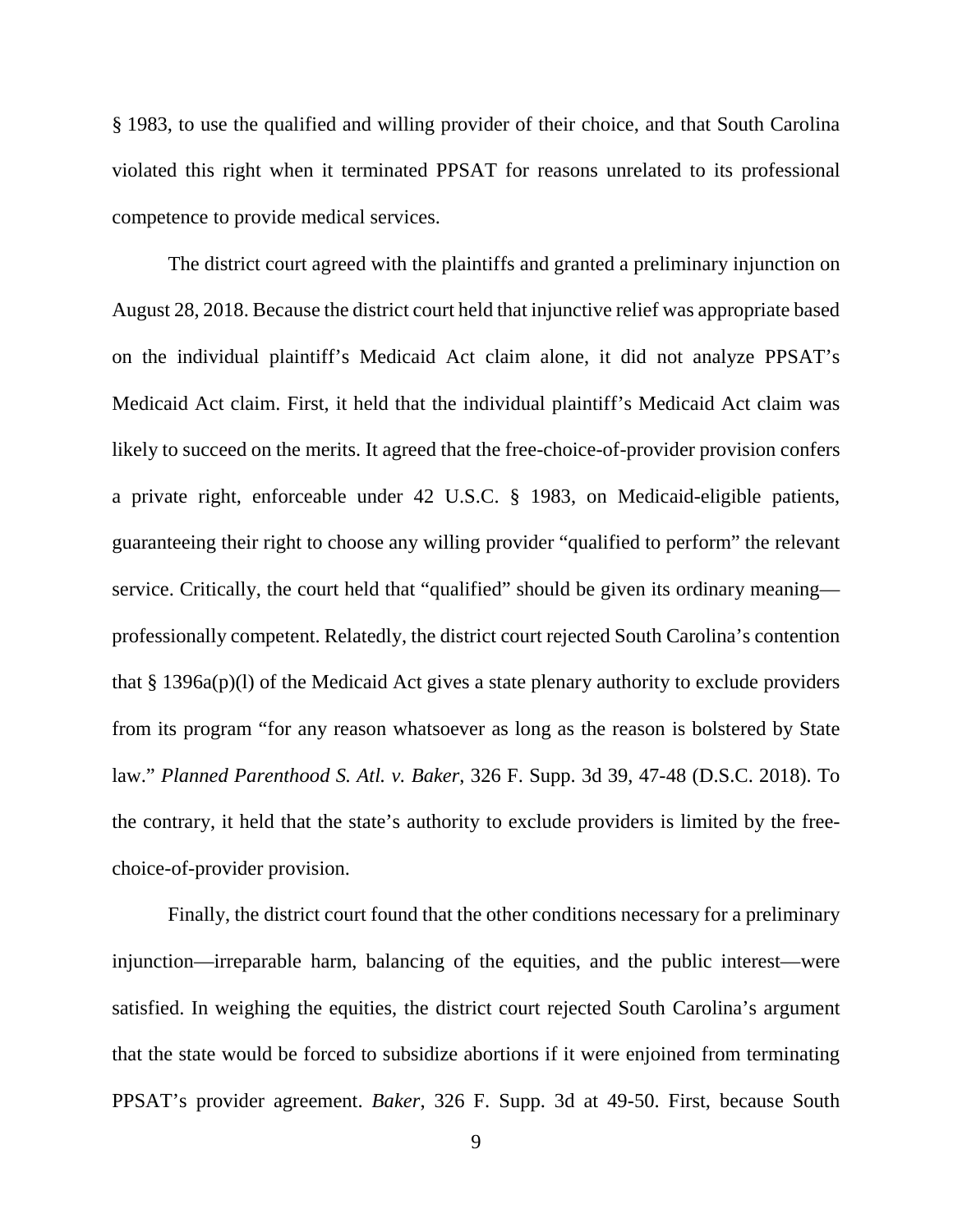Carolina's Medicaid program does not cover abortions except in the narrow circumstances required by federal law, there was no direct subsidization of non-covered abortions. *See id.*  at 47. Second, because "PPSAT is reimbursed for Medicaid services on a fee-for-service basis," *id.* at 49, at rates that do not cover its costs, PPSAT's participation in Medicaid did not generate excess funds that could be used to indirectly subsidize abortions. *See id.* at 47, 49-50. Accordingly, the district court granted a preliminary injunction preventing South Carolina from terminating PPSAT's Medicaid enrollment agreement.

South Carolina timely appealed.

II.

The free-choice-of-provider provision lies at the heart of this appeal. As noted above, the provision states that:

A State plan for medical assistance *must*— provide that *any individual*  eligible for medical assistance (including drugs) *may obtain* such assistance from *any institution*, agency, community pharmacy, or person, *qualified to perform the service or services required* (including an organization which provides such services, or arranges for their availability, on a prepayment basis), who undertakes to provide him such services . . . .

42 U.S.C. § 1396a(a)(23)(A) (emphases added).

It is difficult to imagine a clearer or more affirmative directive. The provision applies to "*any* individual" eligible for Medicaid; grants these individuals the right to obtain medical treatment from "*any* institution" willing and "qualified to perform the service or services required"; and provides that state plans "*must*" comply.[2](#page-9-0)

<span id="page-9-0"></span> <sup>2</sup> Violation of a Medicaid recipient's statutory right under the free-choice-ofprovider provision visits "concrete" harm that is "real" and "tangible," because the (Continued)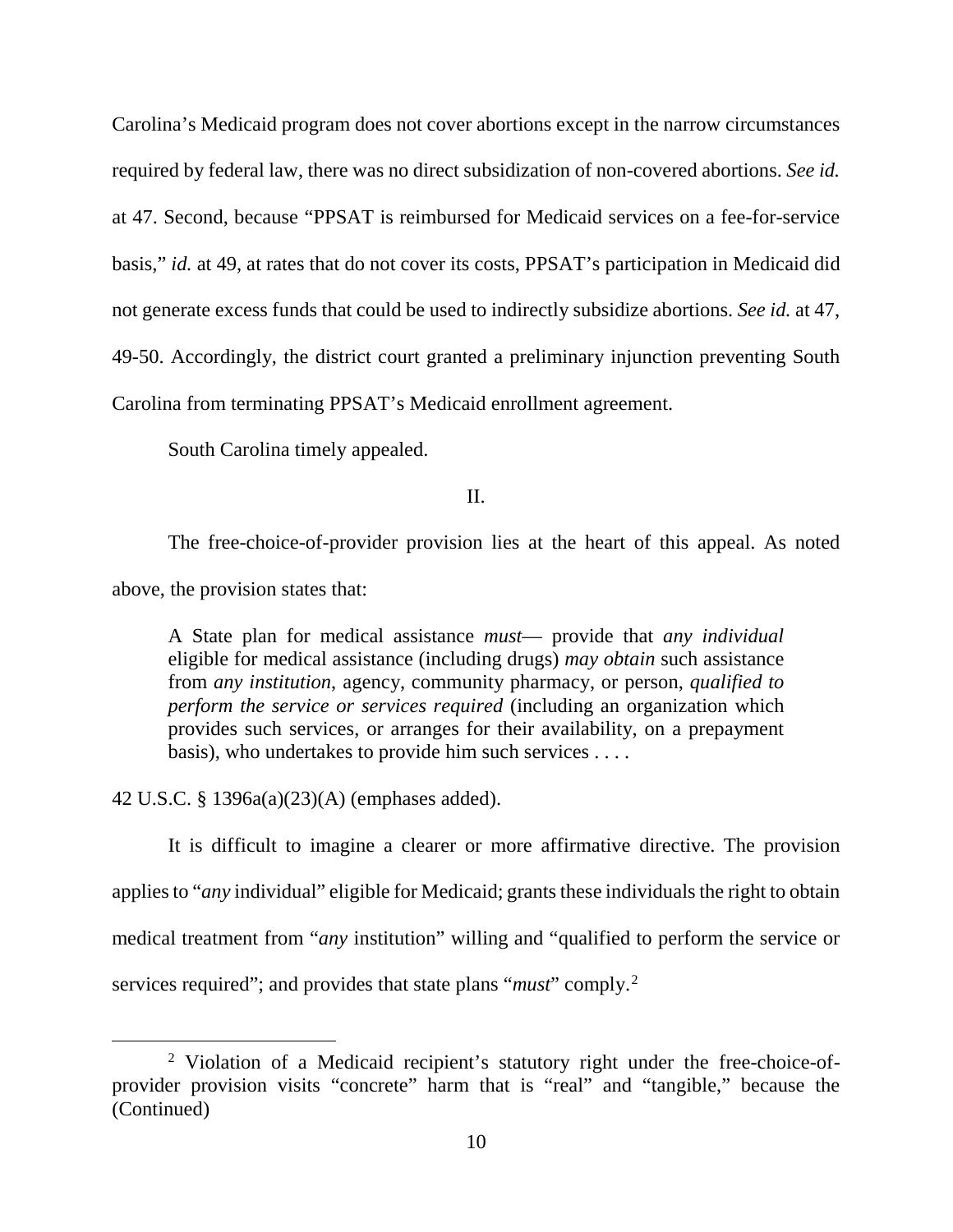Congress could have made an exception for providers offering abortion services. But it did not do so. Because we "presume that a legislature says in a statute what it means and means in a statute what it says there," *Connecticut Nat'l Bank v. Germain*, 503 U.S. 249, 253-54 (1992), this court cannot write into a statute an exception that Congress did not create. Accordingly, we take the free-choice-of-provider provision to mean that a Medicaid recipient has the right to challenge a state's exclusion of a provider from its Medicaid plan on grounds unrelated to that provider's willingness and professional competency to furnish the required medical service.

## III.

## A.

It is important at the outset to place this case in proper context. As a matter of black letter law, inferring a private right of action is a matter of statutory interpretation. If Congress is silent or ambiguous, courts may not find a cause of action "no matter how desirable that might be as a policy matter." *Alexander v. Sandoval*, 532 U.S. 275, 286-87 (2001).

But it was not always this way, and a brief overview of this history is useful background to the present lawsuit. We begin with *J.I. Case Co. v. Borak*, 377 U.S. 426 (1964), where the Supreme Court stated that federal courts were partners of Congress, making it "the duty of the courts to be alert to provide such remedies as are necessary to

 $\overline{a}$ 

recipient can no longer receive care at his or her provider of choice. *See Spokeo, Inc. v. Robins*, 136 S. Ct. 1540, 1548-49 (2016). This is the exact harm that Congress intended the provision to prevent. *See id.*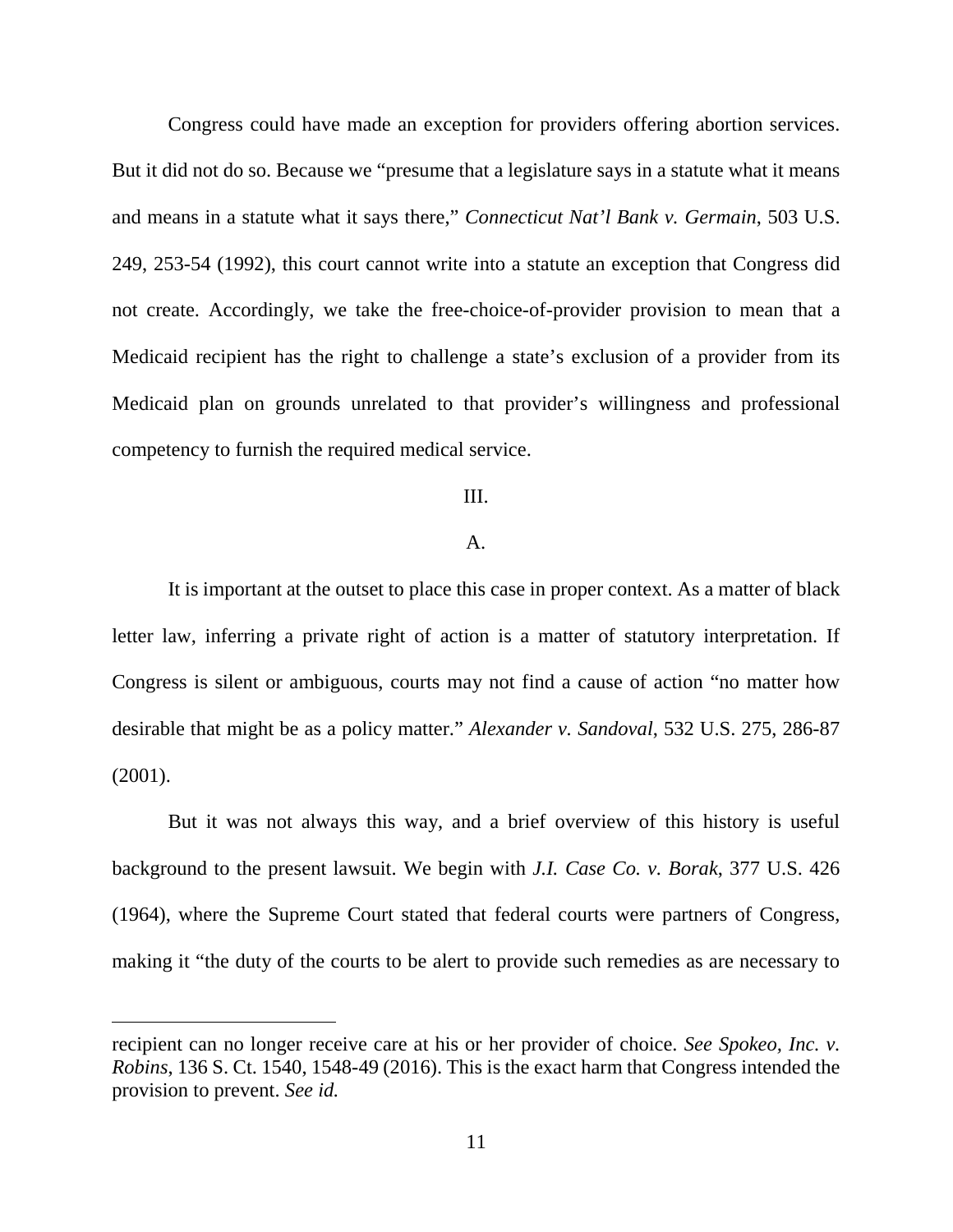make effective the congressional purpose" expressed by a statute. *Id.* at 433. During the *Borak* era, the "exercise of judicial power" was not "justified in terms of statutory construction," but rather as a means of crafting "substantive social policy." *Bivens v. Six Unknown Named Agents of Fed. Bureau of Narcotics*, 403 U.S. 388, 402, 402 n.4 (1971) (Harlan, J., concurring in judgment).

Some years later, Justice Powell derided *Borak*'s approach in an oft-quoted dissent. *Cannon v. Univ. of Chicago*, 441 U.S. 677, 742 (1979) (Powell, J., dissenting). In Powell's view, freely implying private rights of action posed two related constitutional problems. First, to infer from silence the right to file suit in federal court interferes with Congress's Article III power to set "the jurisdiction of the lower federal courts." *Id.* at 730. Second, an expansive approach to implied private rights of action "cannot be squared with the doctrine of the separation of powers." *Id.* This is because a court's "substitut[ion of] its own views as to the desirability of private enforcement," *id.* at 740, dispatches Congress's Article I "policymaking authority" to the Third Branch of government, *id.* at 743. "When Congress chooses not to provide a private civil remedy, federal courts should not assume the legislative role of creating such a remedy and thereby enlarge their jurisdiction." *Id.* at 730- 31. Therefore, "[a]bsent the most compelling evidence of affirmative congressional intent, a federal court should not infer a private cause of action." *Id.* at 731.

Justice Powell's dissent primed the Court for a doctrinal about-face. The Court incrementally swore "off the habit of venturing beyond Congress's intent," *Sandoval*, 532 U.S. at 286-87 (tracing this doctrinal evolution), instead limiting its focus to the specific statutory text at issue. In *Sandoval*, the Court summed up the result of this doctrinal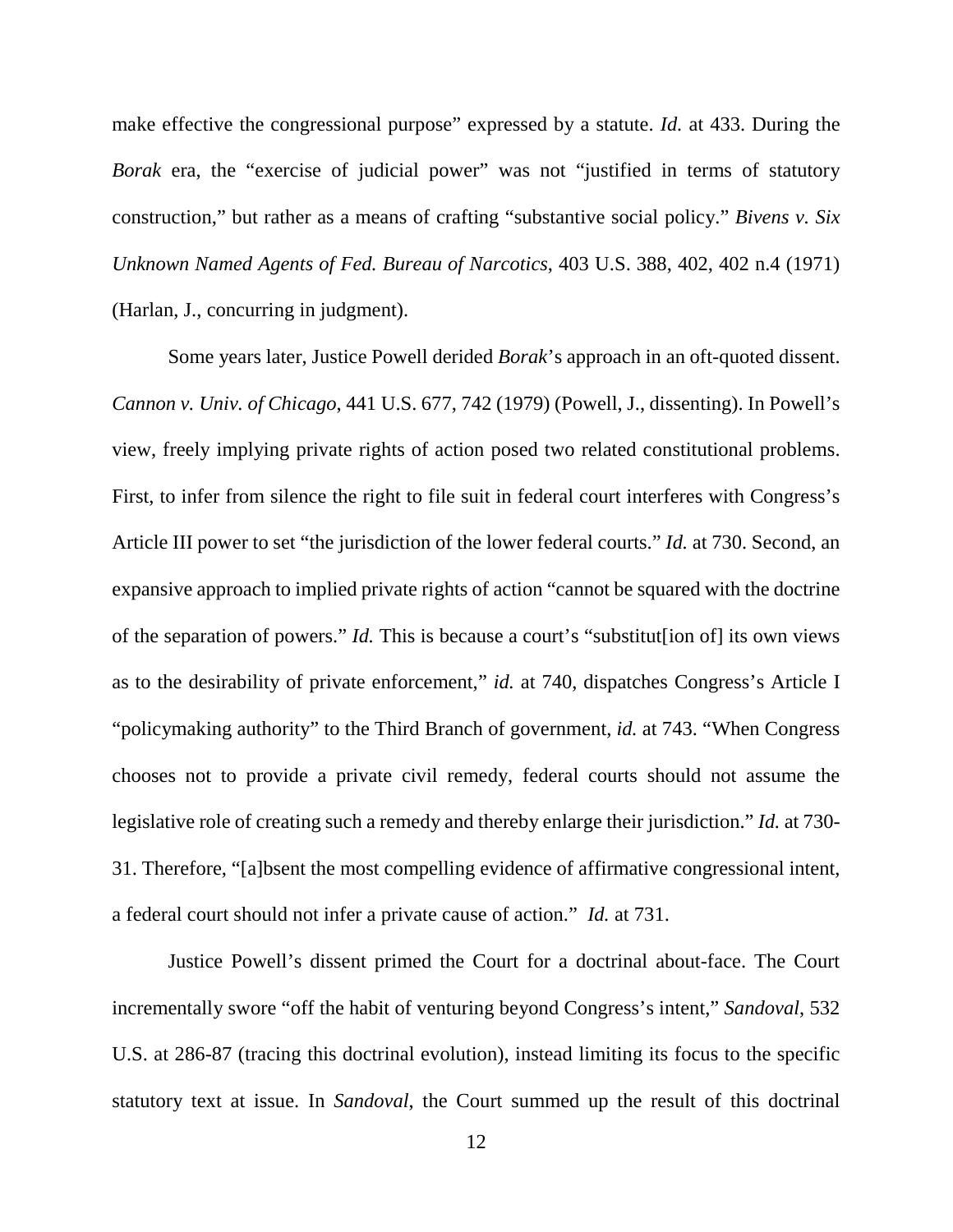progression: "The judicial task is to interpret the statute Congress has passed to determine whether it displays an intent to create not just a private right but also a private remedy." *Id.* at 286.

But there was a loose end remaining—what to do with implied rights of action brought under § 1983. Some litigants argued that § 1983 provided plaintiffs with a separate cause of action if they fell "within the general zone of interest" of a federal statute. *Gonzaga Univ. v. Doe*, 536 U.S. 273, 282-83 (2002) (citing *Blessing v. Freestone*, 520 U.S. 329, 340-41 (1997)). The Court swiftly corrected this misunderstanding in *Gonzaga*, instructing that § 1983 creates a cause of action to enforce a federal statute only when the underlying statute itself unambiguously "confers an individual right" on the plaintiff. *Id.* at 284-85. If so, the § 1983 remedy follows as a matter of course; litigants need not separately demonstrate Congress's intent to create a private remedy. *Id.*

#### B.

With this background as guidance, we review the district court's entry of a preliminary injunction for "abuse of discretion, accepting the court's findings of fact absent clear error, but reviewing its conclusions of law *de novo*." *Child Evangelism Fellowship of Md., Inc. v. Montgomery Cty. Pub. Sch.*, 373 F.3d 589, 593 (4th Cir. 2004). To that end, the individual plaintiff "must establish that [s]he is likely to succeed on the merits, that [s]he is likely to suffer irreparable harm in the absence of preliminary relief, that the balance of equities tips in h[er] favor, and that an injunction is in the public interest." *Winter v. Nat. Res. Def. Council, Inc.*, 555 U.S. 7, 20 (2008). We are mindful at once that a preliminary injunction is an "extraordinary remedy," *id.* at 22, but its issuance "is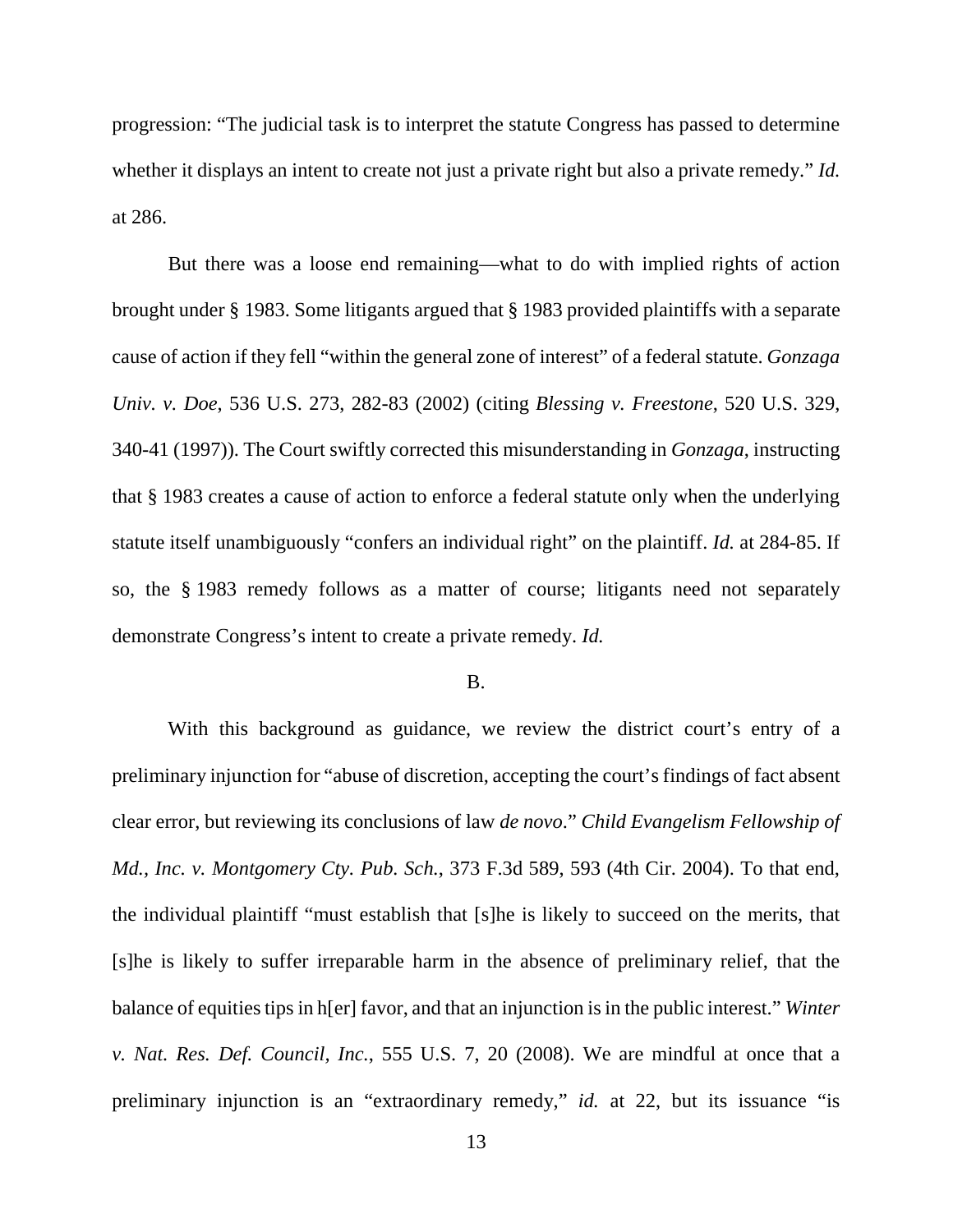committed to the sound discretion of the trial court," *Centro Tepeyac v. Montgomery Cty.*, 722 F.3d 184, 188 (4th Cir. 2013) (en banc) (quoting *Quince Orchard Valley Citizens Ass'n v. Hodel*, 872 F.2d 75, 78 (4th Cir. 1989)).

#### IV.

First we consider the threshold question whether the Medicaid Act's free-choice-ofprovider provision creates a private right enforceable under § 1983. Section 1983 creates a federal remedy against anyone who, under color of state law, deprives a person "of any rights, privileges, or immunities secured by the Constitution and laws." 42 U.S.C. § 1983. Of course, it "does not provide an avenue for relief every time a state actor violates a federal law." *City of Rancho Palos Verdes v. Abrams*, 544 U.S. 113, 119 (2005). Rather a plaintiff seeking redress "must assert the violation of a federal *right*, not merely a violation of federal *law*." *Blessing*, 520 U.S. at 340.

Three factors guide us in determining whether a statute creates a private right enforceable under § 1983. *Id.* at 340-41. "First, Congress must have intended that the provision in question benefit the plaintiff." *Id.* at 340. "Second, the plaintiff must demonstrate that the right assertedly protected by the statute is not so 'vague and amorphous' that its enforcement would strain judicial competence." *Id.* at 340-41. "Third, the statute must unambiguously impose a binding obligation on the States" by speaking "in mandatory, rather than precatory, terms." *Id.* at 341. If these three factors are satisfied, there is "a rebuttable presumption that the right is enforceable under § 1983," *id.*, which may be defeated by showing that Congress expressly or implicitly foreclosed a § 1983 remedy, *City of Rancho Palos Verdes*, 544 U.S. at 120.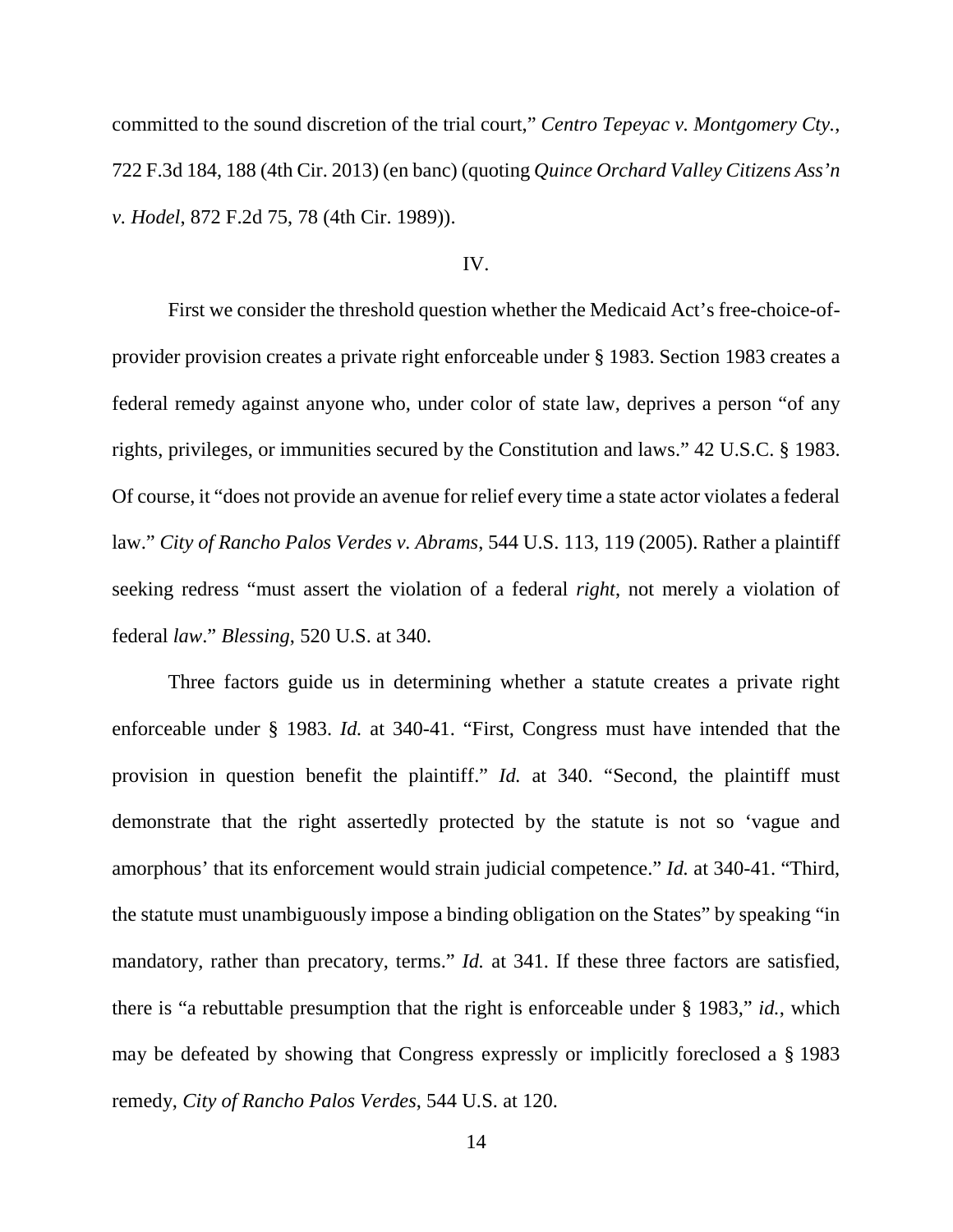Applying these principles, we agree with the district court—and five of our six sister circuits to have addressed this issue—that the free-choice-of-provider provision confers a private right, enforceable under § 1983, on Medicaid recipients. *See Planned Parenthood of Kan. & Mid-Mo. v. Andersen*, 882 F.3d 1205, 1224 (10th Cir. 2018); *Planned Parenthood of Gulf Coast, Inc. v. Gee*, 862 F.3d 445, 457 (5th Cir. 2017); *Planned Parenthood Ariz. Inc. v. Betlach*, 727 F.3d 960, 965-66 (9th Cir. 2013); *Planned Parenthood of Ind., Inc. v. Comm'r of Ind. State Dep't of Health*, 699 F.3d 962, 968, 972- 74 (7th Cir. 2012); *Harris v. Olszewski*, 442 F.3d 456, 461 (6th Cir. 2006). *But see Does v. Gillespie*, 867 F.3d 1034, 1037, 1041, 1046 (8th Cir. 2017).

Taking the first *Blessing* factor, the free-choice-of-provider provision "unambiguously gives Medicaid-eligible patients an individual right" to their choice of provider qualified to perform a medical service. *Planned Parenthood of Ind.*, 699 F.3d at 974. The provision has an "unmistakable focus," *Gonzaga*, 536 U.S. at 284, on its intended class of beneficiaries: "any individual eligible for medical assistance" under the Medicaid Act, 42 U.S.C. § 1396a(a)(23)(A). *See Doe v. Kidd*, 501 F.3d 348, 356 (4th Cir. 2007) (finding that 42 U.S.C. § 1396a(a)(8), which refers to "all individuals wishing to make application for medical assistance," confers an individual right).

Congress's use of the phrase "any individual" is a prime example of the kind of "rights-creating" language required to confer a personal right on a discrete class of persons—here, Medicaid beneficiaries. *See, e.g.*, *Sandoval*, 532 U.S. at 288 (providing an example of rights-creating language: "No person . . . shall . . . be subjected to discrimination  $\dots$ ."). Put differently, by adopting as its benchmark whether the "needs of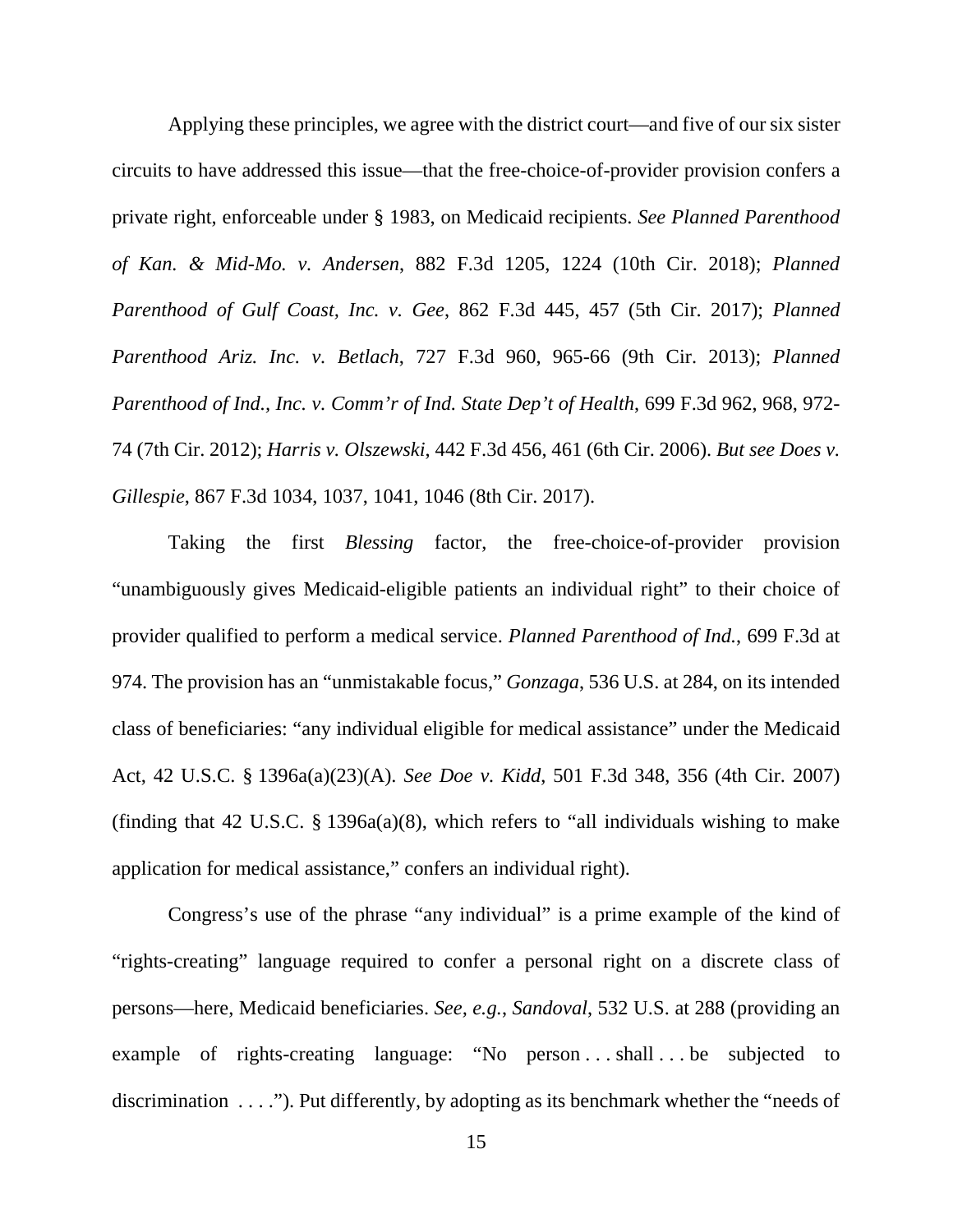any particular person have been satisfied," *Gonzaga*, 536 U.S. at 288, Congress left no doubt that it intended to guarantee each Medicaid recipient's free choice of provider.

As for the second *Blessing* factor, the free-choice-of-provider provision is not so "vague and amorphous," *Blessing*, 520 U.S. at 340-41, that its enforcement would strain judicial competence. The provision protects the right of a Medicaid recipient to seek care from his or her provider of choice, subject to two criteria: (1) the provider must be "qualified to perform the service or services required," and (2) the provider must "undertake<sup>[]</sup> to provide [the recipient] such services." 42 U.S.C. § 1396a(a)(23)(A). These criteria are objective. The second is "a simple factual question no different from those courts decide every day." *Betlach*, 727 F.3d at 967. And the first, which "may require more factual development or expert input," still falls squarely "within the range of judicial competence." *Id.* 

In an attempt to create ambiguity, South Carolina focuses on the word "qualified" in isolation, Appellant's Reply Brief at 9-10, ignoring the reality that the term is "tethered to an objective benchmark: 'qualified *to perform the service or services required*.'" *Betlach*, 727 F.3d at 967-68 (quoting 42 U.S.C. § 1396a(a)(23)(A)). That omission makes all the difference. Courts can "readily determine" whether a provider is qualified to perform a service by "drawing on evidence such as descriptions of the service required; state licensing requirements; the provider's credentials, licenses, and experience; and expert testimony regarding the appropriate credentials for providing the service." *Id.* at 968. This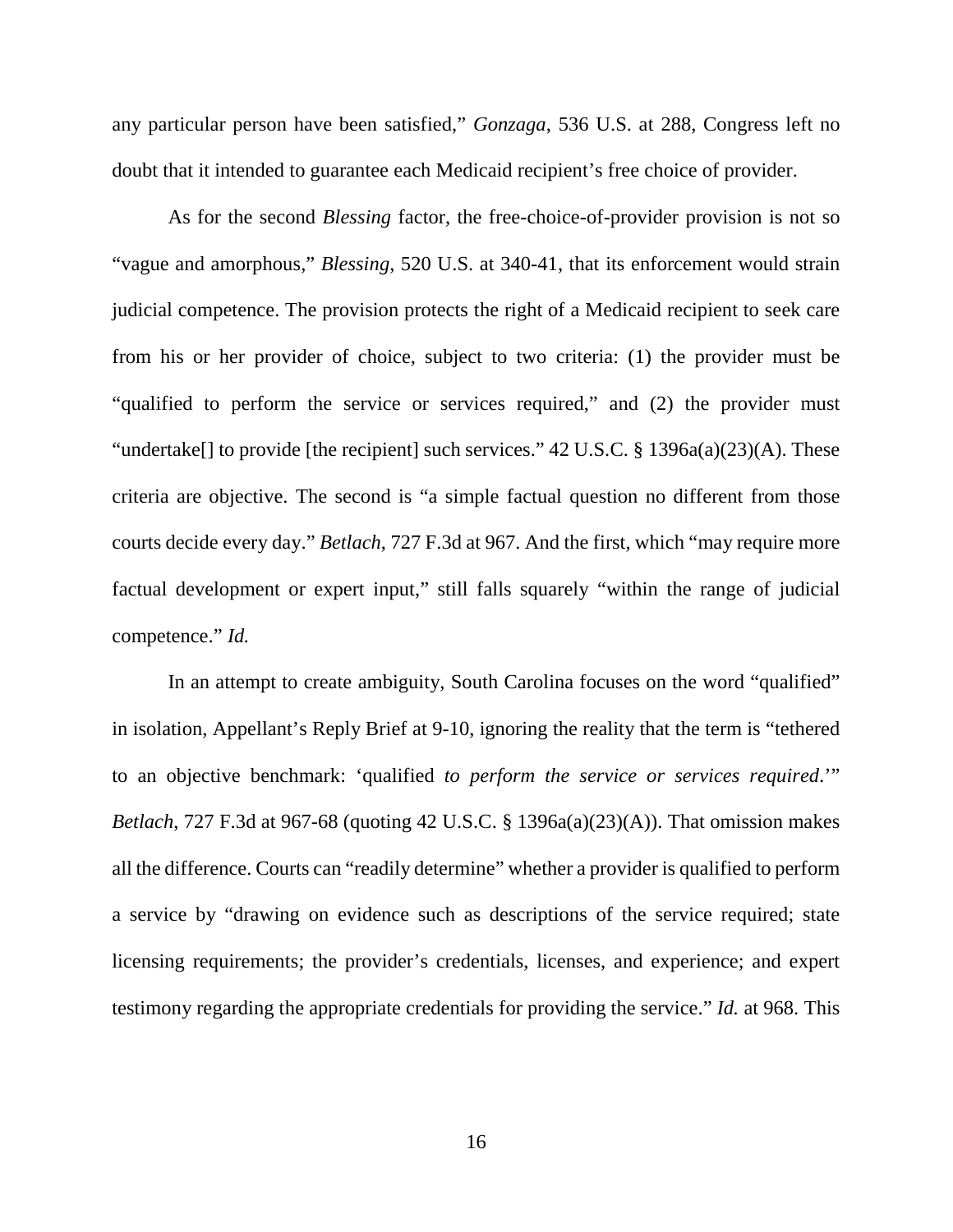factual determination "is no different from the sorts of qualification or expertise assessments that courts routinely make in various contexts." *Id.*[3](#page-16-0)

Finally, the free-choice-of-provider provision "unambiguously impose<sup>[5]</sup> a binding obligation on the States." *Blessing*, 520 U.S. at 341. Under the provision, states "must provide" a Medicaid recipient with his or her choice of provider qualified to perform the service at issue. 42 U.S.C.  $\S$  1396a(a)(23)(A). Thus the provision is "couched in mandatory, rather than precatory, terms." *Blessing*, 520 U.S. at 341; *see also Kidd*, 501 F.3d at 356 (holding, as mandatory, a Medicaid provision requiring that state plans "must" provide for reasonably prompt medical assistance).

Since the three *Blessing* factors are satisfied, the individual plaintiff benefits from a rebuttable presumption that the free-choice-of-provider provision is enforceable under § 1983. *Blessing*, 520 U.S. at 341*.* That presumption has not been overcome. As an initial matter, nowhere in the Medicaid Act did Congress declare an express intent to "specifically foreclose[] a remedy under § 1983." *Id.* (internal quotations omitted).

Nor can such an intent be implied: the Medicaid Act does not contain a "comprehensive enforcement scheme . . . incompatible with individual enforcement under § 1983." *Id.* Because South Carolina assumed that the free-choice-of-provider requirement did not confer an individual right, it did not expressly press a rebuttal argument before this

<span id="page-16-0"></span> $3$  A distinct note of caution is in order. To say that the term "qualified" is susceptible to federal judicial measurement for purposes of the second prong of *Blessing* is not the same thing as saying that states lack discretion in defining professional qualifications under 42 U.S.C. § 1396a(p)(1), or that they are not due deference in their termination decisions. *See infra* Section VI.B. In this case, PPSAT's qualifications are simply not in dispute.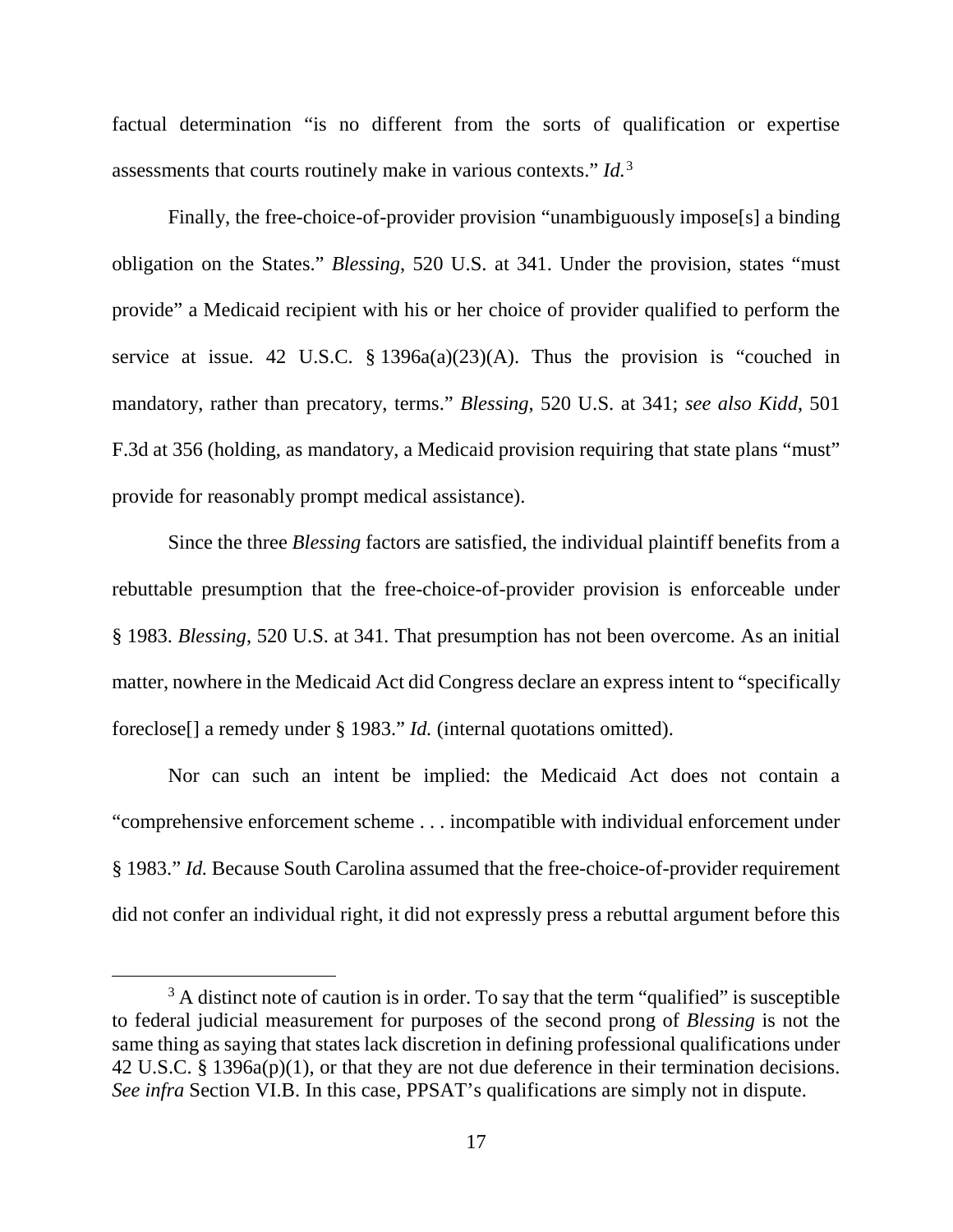court. Even if it had, we conclude that the Medicaid Act's enforcement scheme is not sufficiently "comprehensive" to foreclose a private right of action enforceable under § 1983. Three alternative remedies are provided for in the Act: (1) the Secretary of HHS's authority to review state Medicaid plans for noncompliance and curtail or cut off Medicaid funding as a matter of discretion, 42 U.S.C. §§ 1316(a), 1396c; 42 C.F.R. § 430.12; (2) a state administrative process for providers to challenge termination decisions, 42 U.S.C. § 1396a(a)(4); 42 C.F.R. § 1002.213; and (3) a state administrative process for Medicaid recipients to challenge a claim denial, 42 U.S.C. § 1396a(a)(3).

These remedies, taken together, are quite different from the "unusually elaborate enforcement provisions" that the Supreme Court has taken as evidence that Congress intended to preclude individual enforcement under § 1983. *Middlesex Cty. Sewerage Auth. v. Nat'l Sea Clammers Ass'n*, 453 U.S. 1, 13-14 (1981). The relevant pollution control statute at issue in *Middlesex County* is illustrative. That statute authorized governmental officials to respond to violations of the act with compliance orders and civil suits; permitted the imposition of penalties up to \$10,000 per day; and made criminal penalties available. *Id.* at 13. Separately, the act also conferred on "any interested person" the right to seek judicial review of relevant acts by federal officials, such as the issuance of an effluent permit. *Id.* at 13-14. By prescribing the particular remedies available to public and private actors, Congress demonstrated its intent to foreclose forms of relief otherwise available to plaintiffs bringing § 1983 claims. *See id.* at 14-15.

Nothing comparable to this detailed enforcement scheme exists in the Medicaid Act. To state the obvious, individuals are not ordinarily plaintiffs in provider suits, and an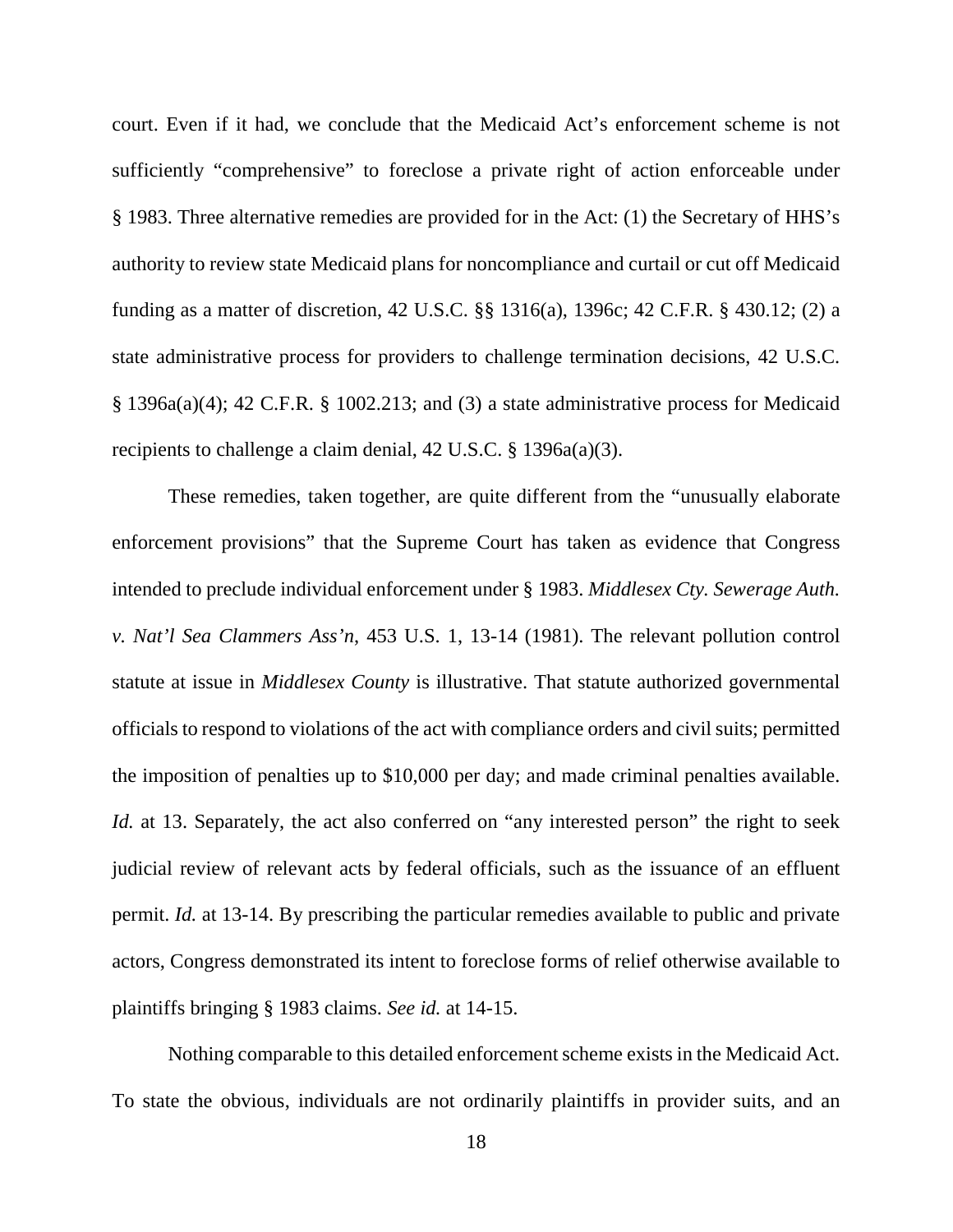individual's administrative remedy to challenge, for example, a denial of Medicaid coverage for a particular "service" does not also provide a forum for contesting the disqualification of a preferred provider. This much is clear to South Carolina, so it seems to latch onto the Secretary's ability to cut Medicaid funds as itself indicative of a comprehensive administrative enforcement scheme. *See* Appellant's Opening Brief at 26- 27. But a remedy is not comprehensive solely because it is drastic, and to view a wholesale cutoff of funding to the states as vindicating the interests of individual Medicaid beneficiaries in their choice of provider would be illogical.

The illogic of this argument aside, the Supreme Court has already held that the Medicaid Act's administrative scheme is not sufficiently comprehensive to foreclose a private right of action enforceable under § 1983. *Wilder v. Virginia Hosp. Ass'n*, 496 U.S. 498, 521-22 (1990); *see also Kidd*, 501 F.3d at 356 (holding that the Medicaid Act neither explicitly nor implicitly "forbid[s] recourse to § 1983"). The Court's decision in *Gonzaga*  cut back on *Wilder*'s treatment of implied rights of action in the § 1983 context; specifically, *Gonzaga* clarified that Congress must create an "unambiguously conferred right" rather than merely confer a "benefit" on a plaintiff to establish a cause of action enforceable under § 1983. *Gonzaga*, 536 U.S. at 282. But *Wilder*'s reasoning as to the comprehensiveness of the Medicaid Act's enforcement scheme has not been overturned. *See Andersen*, 882 F.3d at 1229, 1229 n.16 (recognizing the same).

In sum, the Medicaid Act's enforcement scheme is not sufficiently "comprehensive" because, inter alia, it does not provide a private remedy—either judicial or administrative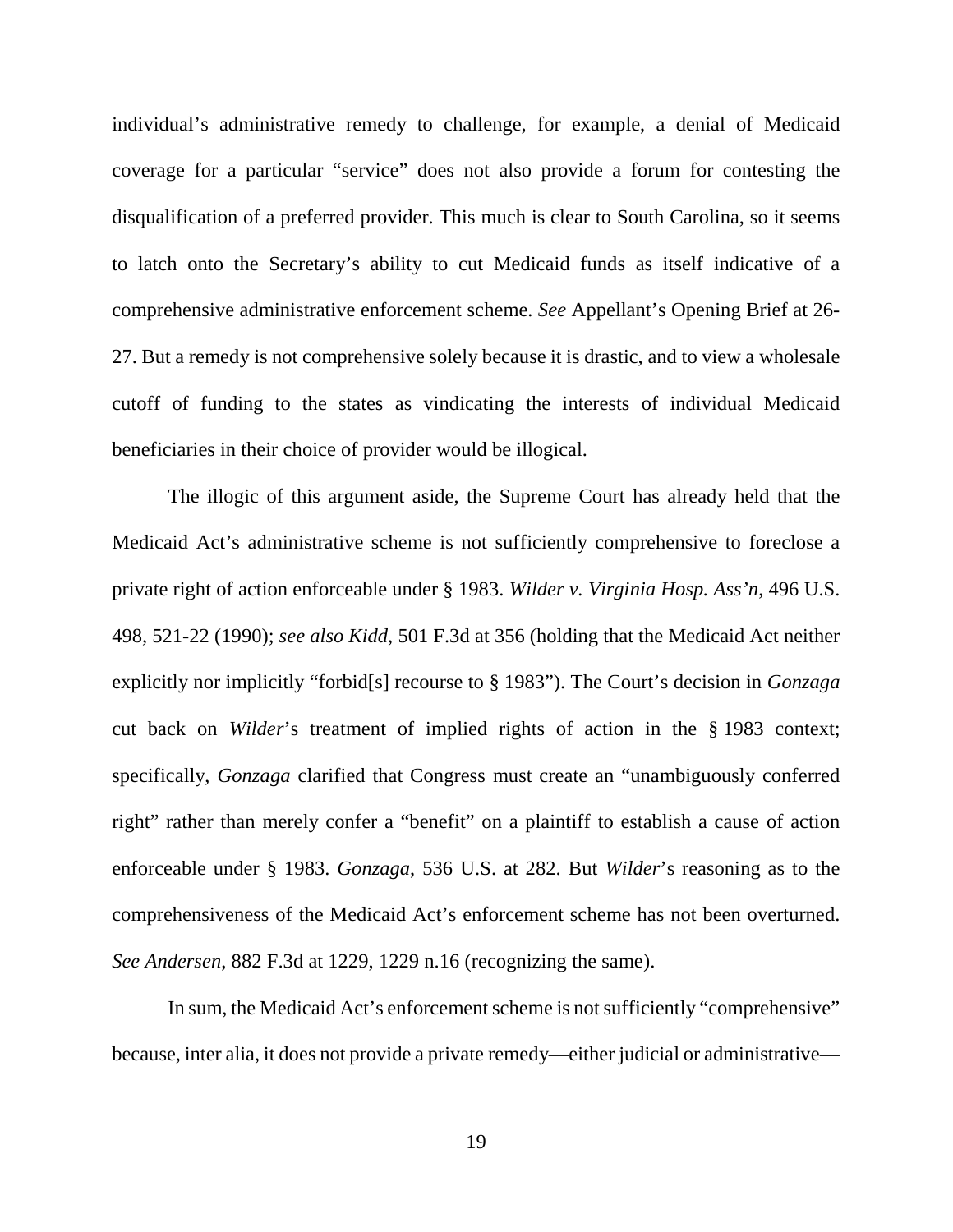for patients seeking to vindicate their rights under the free-choice-of-provider provision.[4](#page-19-0) *See City of Rancho Palos Verdes*, 544 U.S. at 121 ("[I]n *all* of the cases in which we have held that § 1983 *is* available for violation of a federal statute, we have emphasized that the statute at issue . . . *did not* provide a private judicial remedy (or, in most of the cases, even a private administrative remedy) for the rights violated."). The reason Congress did not specify a method of private enforcement is plain: Section 1983 was to be the remedy for patients seeking to enforce their rights under the free-choice-of-provider provision. Permitting private enforcement of this type of suit, Congress realized, "in no way interferes" with the Secretary of HHS's authority to audit and sanction noncompliant state Medicaid plans. *Planned Parenthood of Ind.*, 699 F.3d at 975.

Thus, the Medicaid Act provides no comprehensive enforcement scheme sufficient to overcome the presumption that the free-choice-of-provider provision is enforceable under § 1983. *Blessing*, 520 U.S. at 341. The plain, direct language of that provision unmistakably confers on a discrete class of individual Medicaid beneficiaries the right to seek medical assistance from any qualified medical provider who is willing to provide the required medical service. If that language does not suffice to confer a private right,

<span id="page-19-0"></span> <sup>4</sup> South Carolina's contention that the individual plaintiff had a state administrative remedy she was required to exhaust before bringing a § 1983 suit is misguided. "[A]s a general rule, a plaintiff bringing a suit pursuant to 42 U.S.C. § 1983 does not have to exhaust state administrative remedies before filing suit in federal court." *Talbot v. Lucy Corr Nursing Home*, 118 F.3d 215, 218 (4th Cir. 1997) (citing *Patsy v. Bd. of Regents of State of Fla.*, 457 U.S. 496, 512 (1982)). At any rate, we agree with the district court that even if the individual plaintiff had a state administrative remedy available to her, it would, given the circumstances here, be futile. *Baker*, 326 F. Supp. 3d at 46-47.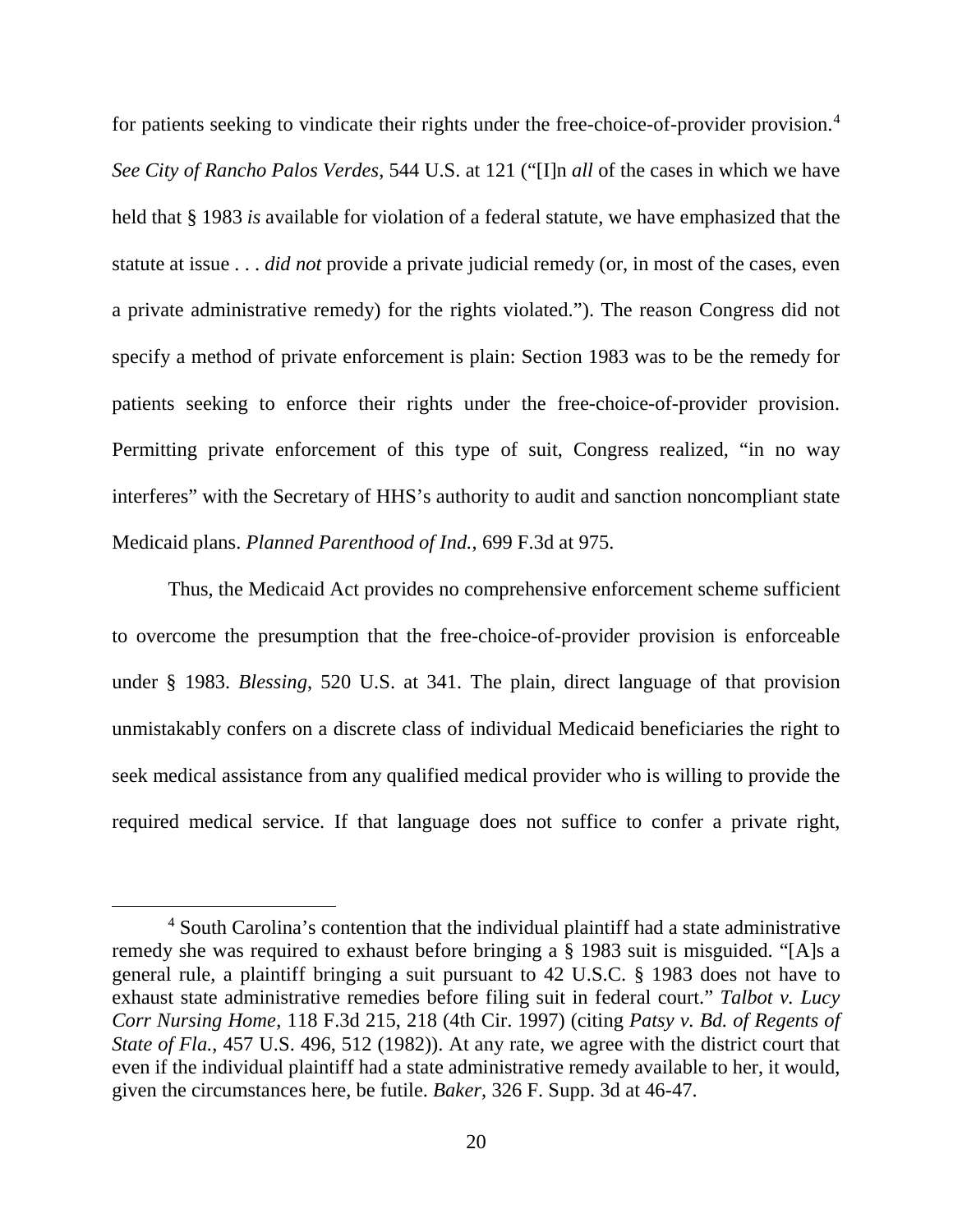enforceable under § 1983, upon the plaintiff here, it is difficult to see what language would be adequate. To hold in South Carolina's favor here would simply be to remove § 1983 as a vehicle for private rights enforcement and essentially to require Congress to set forth a cause of action enforceable purely on its own terms. We do not believe that the Court has channeled the expression of congressional intent in such a fashion, nor do we believe that we are free to do so. *See Blessing*, 520 U.S. at 340-41. Because South Carolina has not rebutted the presumption that a private right of action exists, we join the Fifth, Sixth, Seventh, Ninth, and Tenth Circuits in finding that the free-choice-of-provider provision creates a private right enforceable under § 1983. *See Andersen*, 882 F.3d at 1224; *Gee*, 862 F.3d at 457; *Betlach*, 727 F.3d at 965-66; *Planned Parenthood of Ind.*, 699 F.3d at 968, 972-74; *Harris*, 442 F.3d at 461. *But see Gillespie*, 867 F.3d at 1041, 1046.

## V.

We are mindful of two principal, and principled, objections to according the plaintiff her requested relief. First, we should not freely infer private rights of action that are enforceable under § 1983. Second, because Spending Clause legislation is in the nature of a contract, we should not construe it so as to ambush states with terms that the states did not foresee or bargain for. These are doctrines of importance and great force, but both presuppose some level of textual ambiguity. Because that ambiguity is absent here, we begin and end our search for Congress's intent with the plain text of the free-choice-ofprovider provision.

First, courts are most definitely not at liberty to imply private rights of action willynilly. Congress's intent to make a private right enforceable under § 1983 must be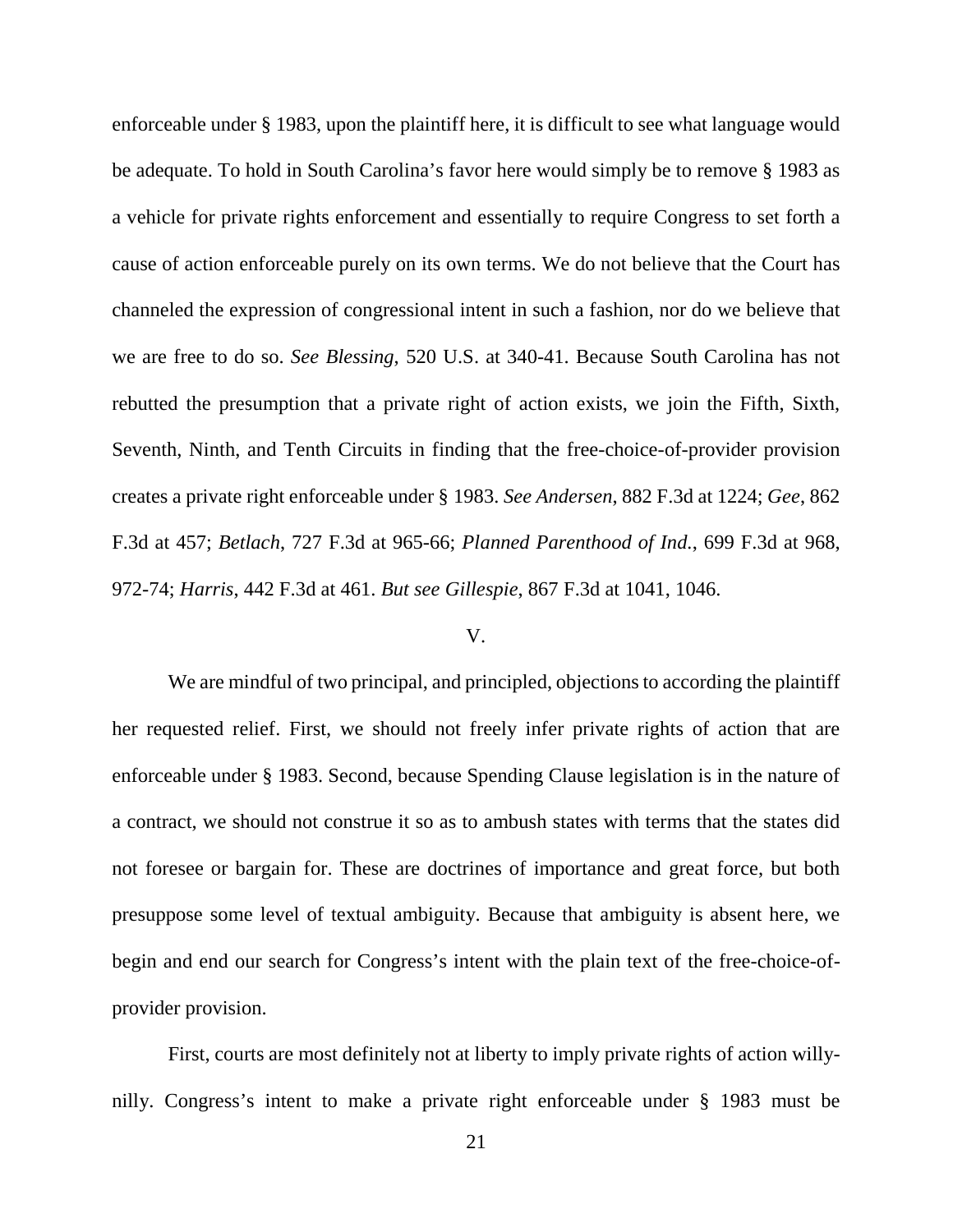"unmistakably clear." *Gonzaga*, 536 U.S. at 286 (internal citations omitted). This requirement ensures that courts enforce private rights under § 1983 only when Congress has so intended. Here, Congress unambiguously intended to create a private right—in favor of "any individual" receiving Medicaid assistance—in the free-choice-of-provider provision. Medicaid recipients, it is clear, are not merely within the provision's "general zone of interest." *See id.* at 283.

We do not reach this conclusion lightly, but only after closely examining Congress's intent underlying the "specific statutory provision" at issue. *Blessing*, 520 U.S. at 342-43. South Carolina reaches beyond the plain and narrow text of the free-choice-of-provider provision—to eighty-two other provisions in the Medicaid Act—to conclude that the provision is no more than a "plan requirement," rather than an individual right. Appellant's Opening Brief at 23. However, Congress foreclosed any argument that an individual plan requirement in the Medicaid Act cannot be enforceable through an implied private right of action. 42 U.S.C. § 1320a–2 (A provision "is not to be deemed unenforceable because of its inclusion in a section of [the Act] . . . specifying the required contents of a State plan. This section is not intended to limit or expand the grounds for determining the availability of private actions to enforce State plan requirements . . . ."). Quite apart from that clause, however, ignoring Congress's clearly expressed intent to create a private right of action here is no less a usurpation of Congress's "policymaking authority," *see Cannon*, 441 U.S. at 743 (Powell, J., dissenting), than reading a cause of action into a statute where Congress did not create one, *see Borak*, 377 U.S. at 433.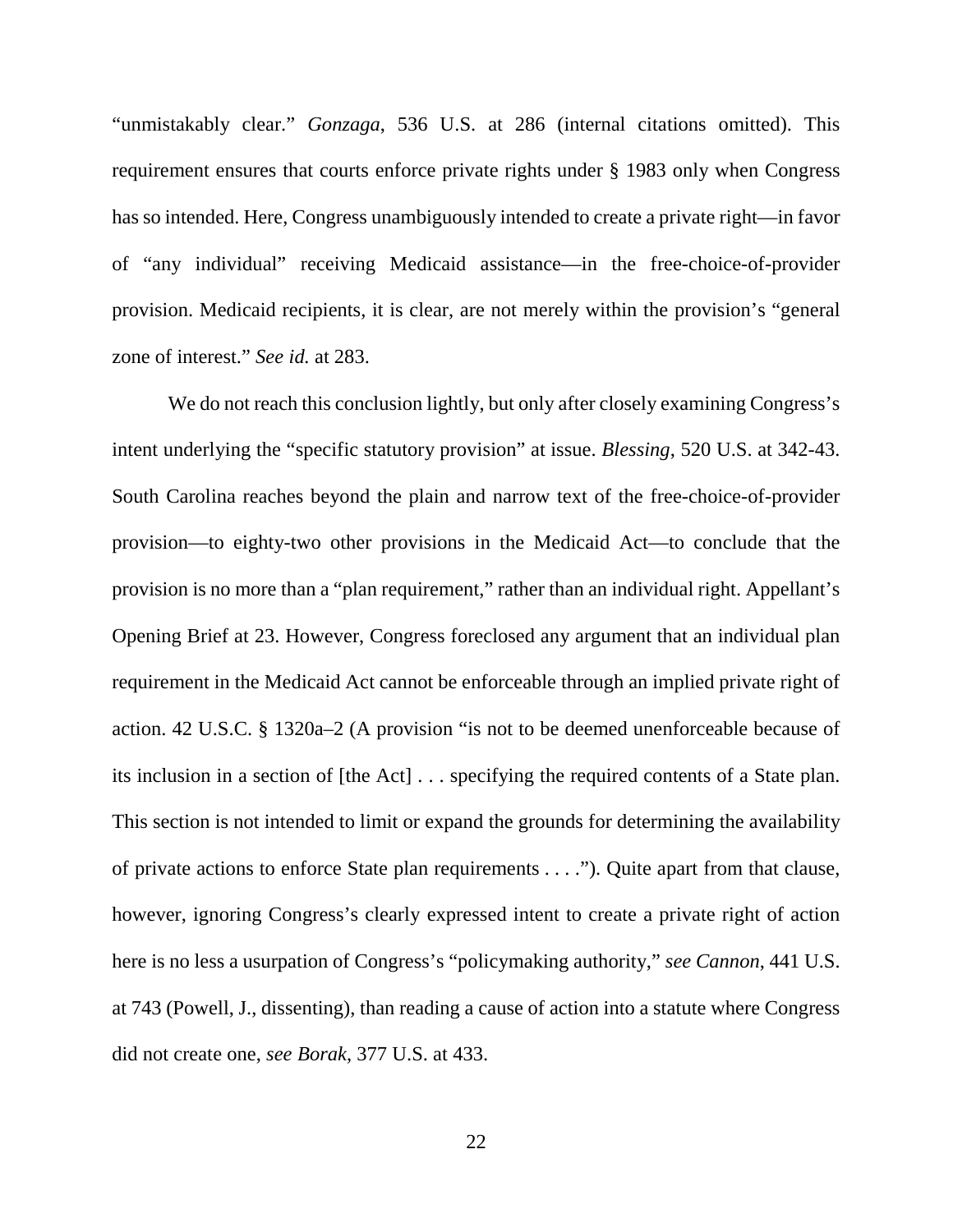Second, courts must be especially cautious in finding that a provision in Spending Clause legislation, such as the Medicaid Act, creates a private right enforceable under § 1983. Spending Clause legislation, as noted, has been likened to a contract: "[I]n return for federal funds, the States agree to comply with federally imposed conditions. The legitimacy of Congress' power to legislate under the spending power thus rests on whether the State voluntarily and knowingly accepts the terms of the 'contract.'" *Pennhurst State Sch. & Hosp. v. Halderman*, 451 U.S. 1, 17 (1981). Since a state cannot voluntarily and knowingly accept conditions unknown to it, "if Congress intends to impose a condition on the grant of federal moneys, it must do so unambiguously." *Id.*

So much is true here. The terms of the Medicaid agreement are clear; in return for substantial federal funds, states are required to comply with the unambiguous terms of the free-choice-of-provider provision. And for the reasons described above, this obligation is enforceable by recipients, the intended beneficiaries of the provision. When, as here, the private cause of action is "unambiguously conferred" on a third party, *see Armstrong*, 135 S. Ct. at 1388 (plurality), courts cannot deprive the sovereign signatories to a "contract" such as the Medicaid Act of the benefit of their bargain.

Nor may courts relieve them of the agreement's consequences. Here, South Carolina would like to avoid the obligations imposed by this fair bargain. In essence, the state argues that some Supreme Court decisions might suggest a move away from inferring private rights of action in Spending Clause legislation. *See, e.g.*, Appellant's Opening Brief at 29- 30 ("The [*Gonzaga*] Court noted that '[m]ore recent decisions have rejected attempts to infer enforceable rights from Spending Clause statutes.'") (quoting *Gonzaga*, 536 U.S. at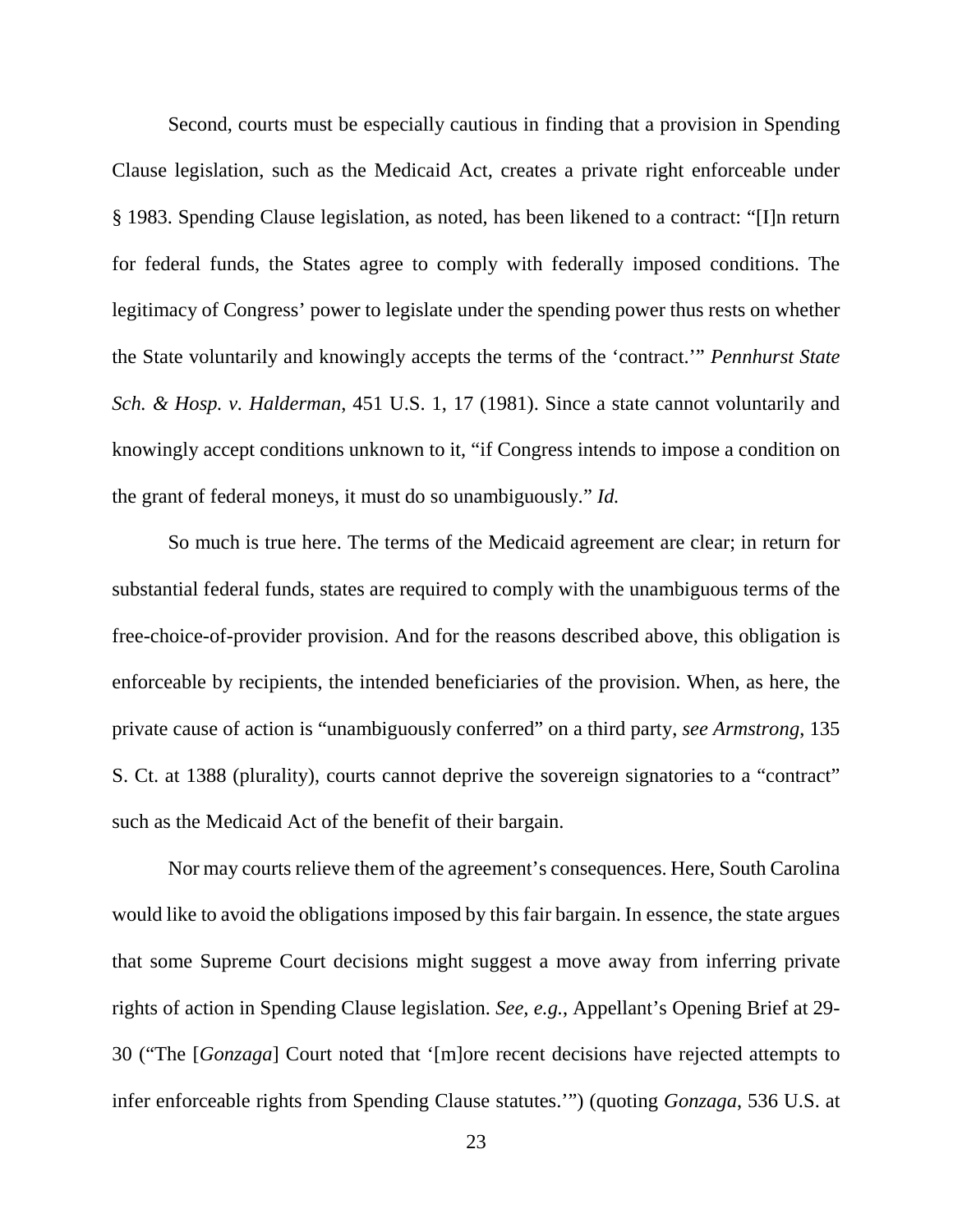281). South Carolina may or may not be correct in its doctrinal forecast, but for now its argument remains speculative and conjectural. As the Seventh Circuit noted:

[N]othing in *Armstrong*, *Gonzaga*, or any other case we have found supports the idea that plaintiffs are now flatly forbidden in section 1983 actions to rely on a statute passed pursuant to Congress's Spending Clause powers. There would have been no need, had that been the Court's intent, to send lower courts off on a search for "unambiguously conferred rights." A simple "no" would have sufficed.

*BT Bourbonnais Care, LLC v. Norwood*, 866 F.3d 815, 820-21 (7th Cir. 2017). We agree. At bottom, the Court's cases require us to find an "unambiguously conferred" right, *Armstrong*, 135 S. Ct. at 1387-88 (plurality), which is exactly what we have done here. In the end, the concerns identified above are not controlling in this case, because the freechoice-of-provider provision unambiguously creates a private right in favor of the individual plaintiff.

## VI.

Having decided that Congress unambiguously intended to create a private right of action in the free-choice-of-provider provision, we turn now to consider the scope of the right it confers on Medicaid recipients. A reasoned textual analysis in this case requires only two steps. First, "[a]s always, we start with the specific statutory language in dispute." *Murphy v. Smith*, 138 S. Ct. 784, 787 (2018). In the free-choice-of-provider provision, "qualified to perform the service or services required" means what it says: professionally fit to perform the medical services the patient requires. Second, we look to  $\S 1396a(p)(1)$ , which describes a state's authority to exclude providers from its Medicaid plan. In the end, we find that the free-choice-of-provider provision in  $\S$  1396a(a)(23)(A) and the state's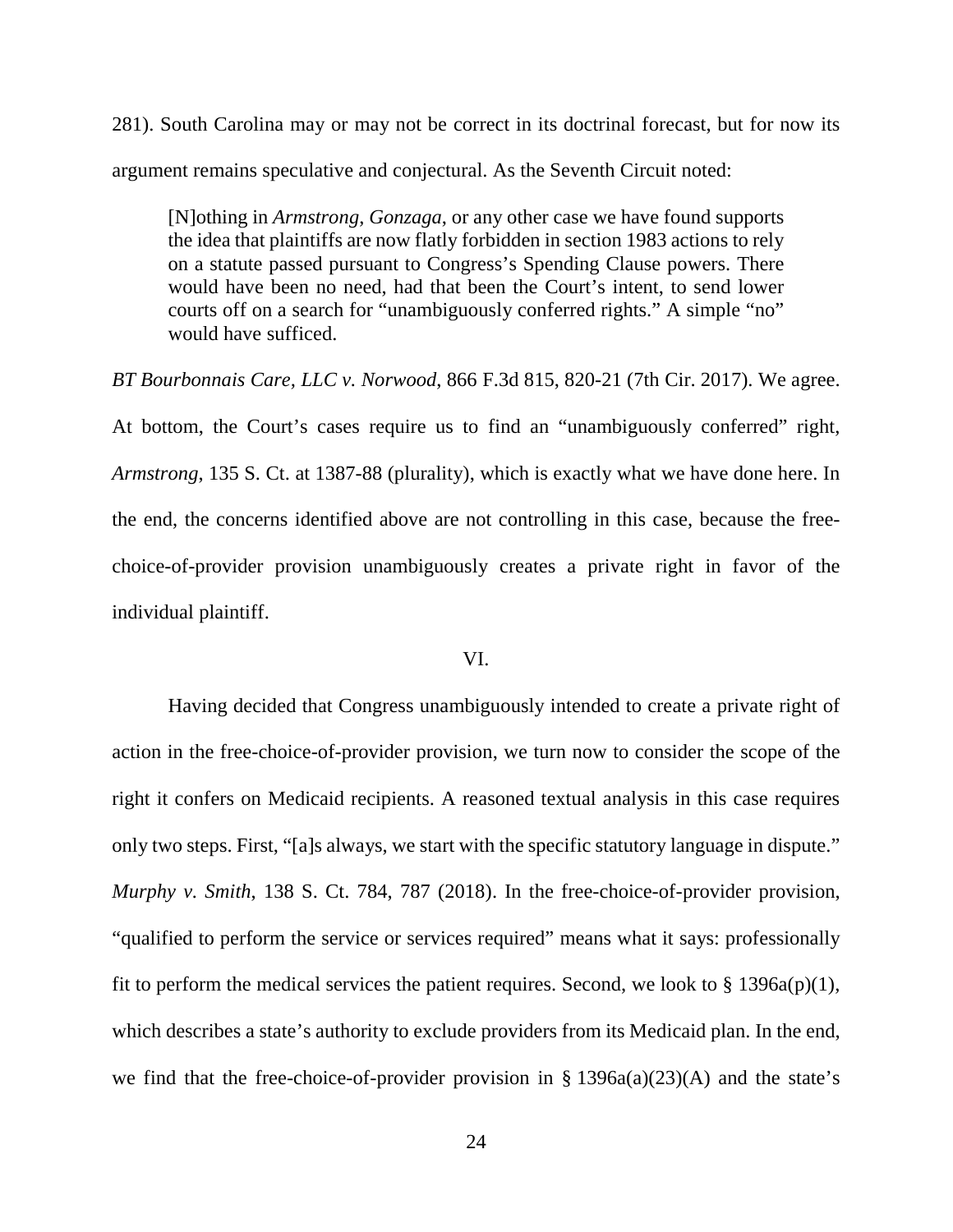discretionary authority under  $\S 1396a(p)(1)$  work in tandem to accomplish Congress's overall objectives in this cooperative federalism scheme.

## A.

First principles guide us in deciding what it means for a provider to be "qualified to perform the service or services required" under the free-choice-of-provider provision. "Unless otherwise defined, statutory terms are generally interpreted in accordance with their ordinary meaning." *BP Am. Prod. Co. v. Burton*, 549 U.S. 84, 91 (2006). Because the Medicaid Act does not define the term "qualified," we consider its plain meaning—namely, "having an officially recognized qualification to practice as a member of a particular profession; fit, competent." Oxford English Dictionary (3d ed. 2007); *see also* Black's Law Dictionary 1360 (9th ed. 2009) (defining "qualified" as "[p]ossessing the necessary qualifications; capable or competent").

Every circuit to have considered this issue is in accord with that straightforward definition. *See, e.g.*, *Andersen*, 882 F.3d at 1230; *Gee*, 862 F.3d at 459-60; *Betlach*, 727 F.3d at 967-68; *Planned Parenthood of Ind.*, 699 F.3d at 978. *But see Gillespie*, 867 F.3d at 1046 (declining to reach this question after concluding that the free-choice-of-provider provision does not provide patients with a private right of action enforceable under § 1983).

South Carolina does not contest the fact that PPSAT is professionally qualified to deliver the services that the individual plaintiff seeks. Nowhere in its submissions to this court does the state seek to raise doubts that PPSAT satisfies the ordinary definition of "qualified" as being professionally capable or competent. Instead, the state seeks to persuade us that "qualified" means something other than what it says or that the structure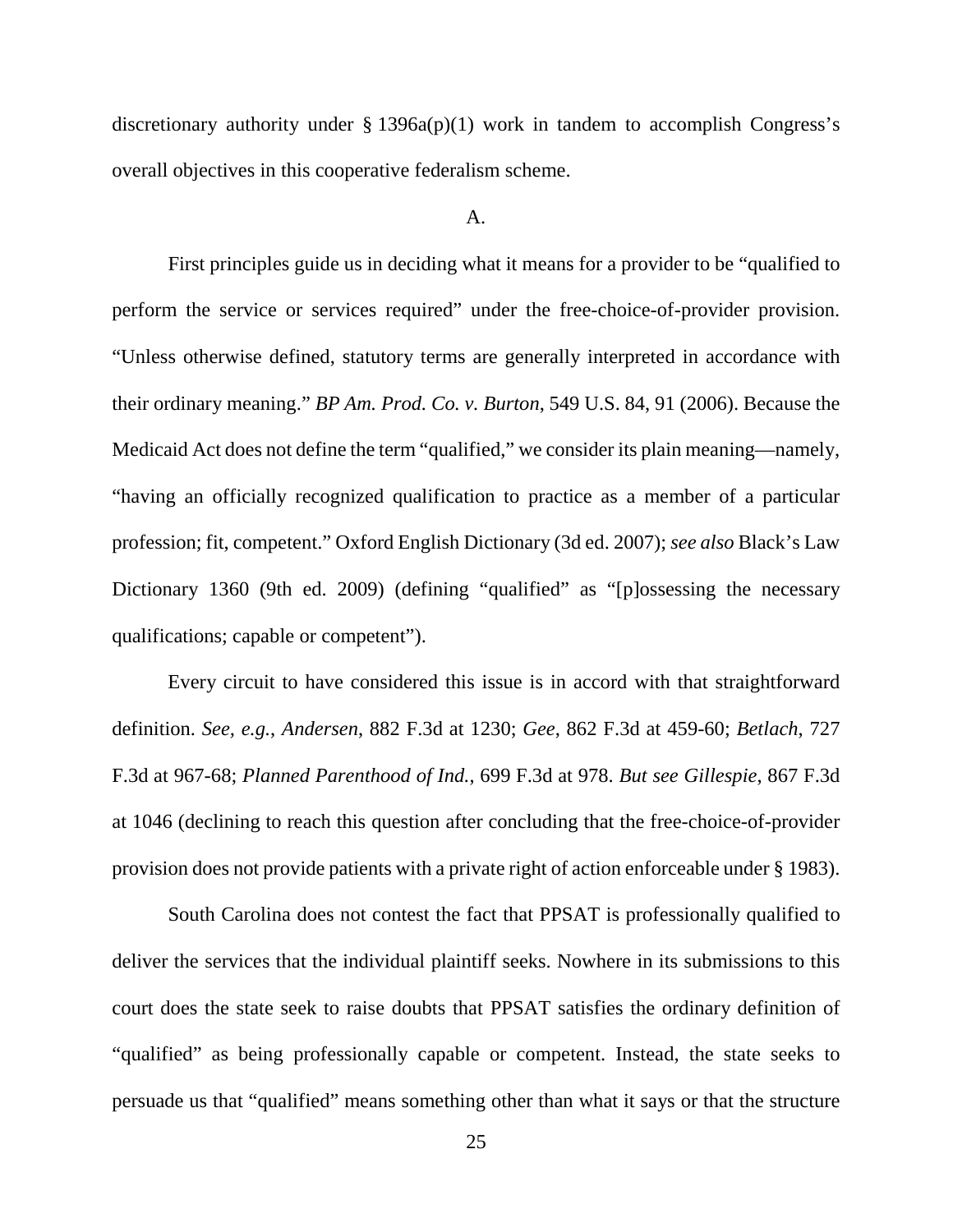of the statute as a whole entrusts the word to the states to define its meaning.

The term, however, is in a federal statute and we are obliged to give it the meaning that Congress intended, so long as that meaning is clear to its state partners in this cooperative program. There is no question that the ordinary meaning of the term "qualified" is the one Congress intended. Were there any doubt as to its intent, Congress provided more specificity in the terms surrounding "qualified." The free-choice-ofprovider provision guarantees Medicaid recipients the right to "obtain [medical] assistance from any institution, agency . . . or person[] qualified *to perform the service or services required*." 42 U.S.C. § 1396a(a)(23)(A) (emphasis added). The plain import of this language is to tie the word "qualified" to the performance of a service—and not just any service, but a medical service. Tellingly, the statute does not differentiate among different types of medical services, laying bare what can be the only reasonable interpretation of "qualified" in this context: capable of "carry[ing] out a particular *activity*—'perform[ing] the [medical] service' that a given Medicaid recipient requires.'" *Betlach*, 727 F.3d at 969. It follows that the types of "qualifications" that are intended relate to a provider's competency to perform a particular medical service, and not to any conceivable state interest as applied to the Medicaid program.

Reading "qualified to perform" in the free-choice-of-provider provision to mean professionally competent accords with the way Congress ordinarily uses the phrase. *See Mount Lemmon Fire Dist. v. Guido*, 139 S. Ct. 22, 26 (2018) (finding it "instructive" that a phrase "occurs dozens of times throughout the U.S. Code, typically carrying [its ordinary meaning]"). Consider, for example, 8 U.S.C. § 1188(c)(3), which directs the Secretary of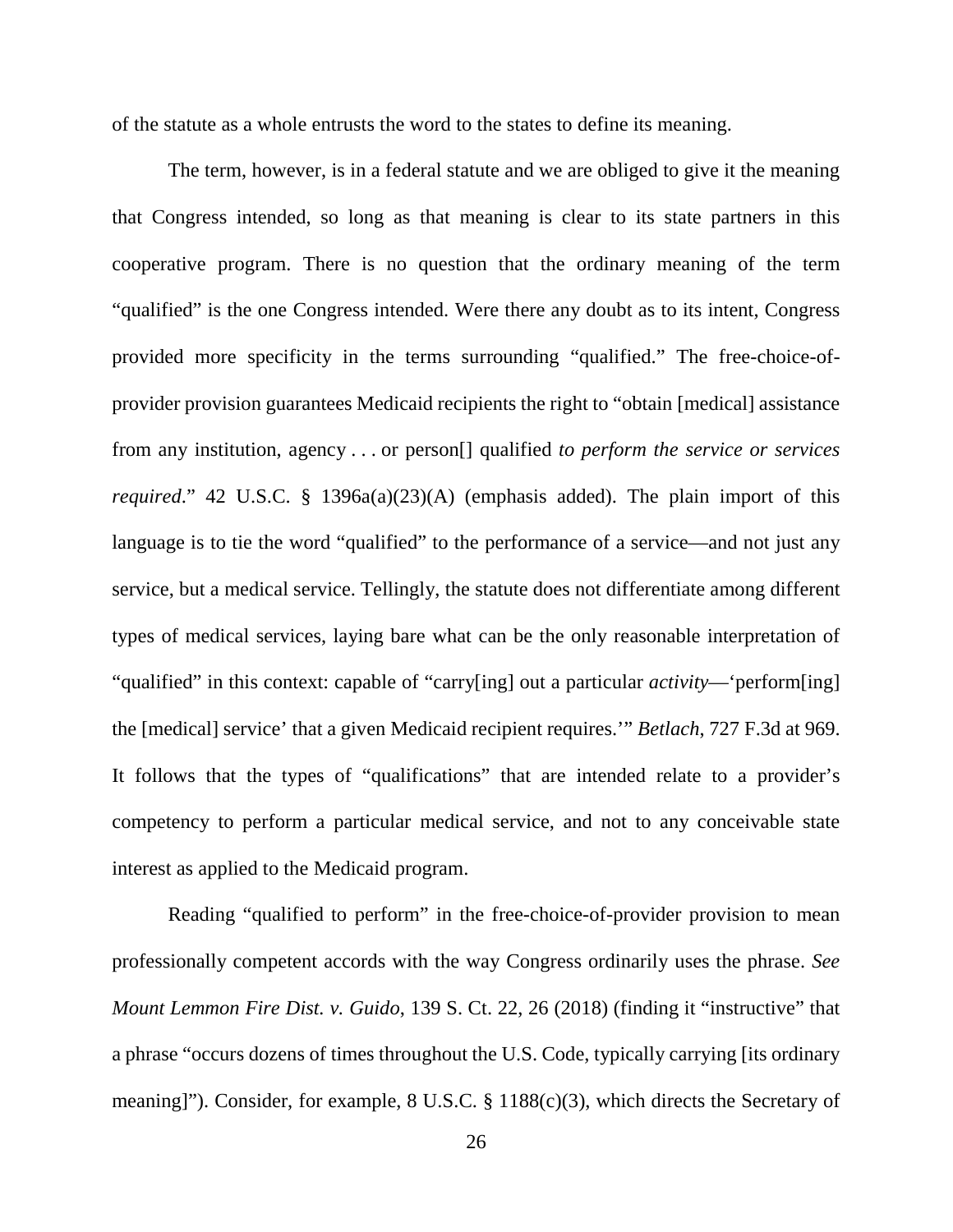Labor to find that "there are not sufficient workers in the United States who are able, willing, and qualified to perform the labor or service needed" before admitting temporary H-2A workers. This provision, like many others in the U.S. Code, specifies some service or function as the object of the phrase "qualified to perform." *See, e.g.*, 49 U.S.C. § 5329(e) (awarding states funding to carry out a federal public transportation safety program if, among other things, members of the state agency "responsible for rail fixed guideway public transportation safety oversight" are "qualified to perform such functions through appropriate training"); 37 U.S.C. § 301b(b)(3) (defining "covered officers" as including those "qualified to perform operational flying duty"). To read the phrase as denoting anything other than fitness to perform the activity identified would be highly unusual.

In short, Congress's handiwork here makes good sense. As a matter of ordinary English, one's preferred dry cleaner is not made unqualified to perform cleaning services because he disfavors bicycles or because he did not vote in the last state election, even though the state may prefer otherwise. Yet that is precisely the sort of result produced by South Carolina's reading of "qualified," which would allow the state to exclude providers based on any conceivable state interest. PPSAT, as South Carolina all but admits, is perfectly competent to perform the family-planning services required by plaintiff and is licensed to do so. The state nevertheless suggests that it may disqualify a competent provider under state law so long as there is "good reason." *See* Appellant's Opening Brief at 24. Today that reason is PPSAT's provisioning of abortion services, but we cannot glean any principled limit to the state's exclusion authority under South Carolina's interpretation.

And there's the rub. If credited, South Carolina's submission that the term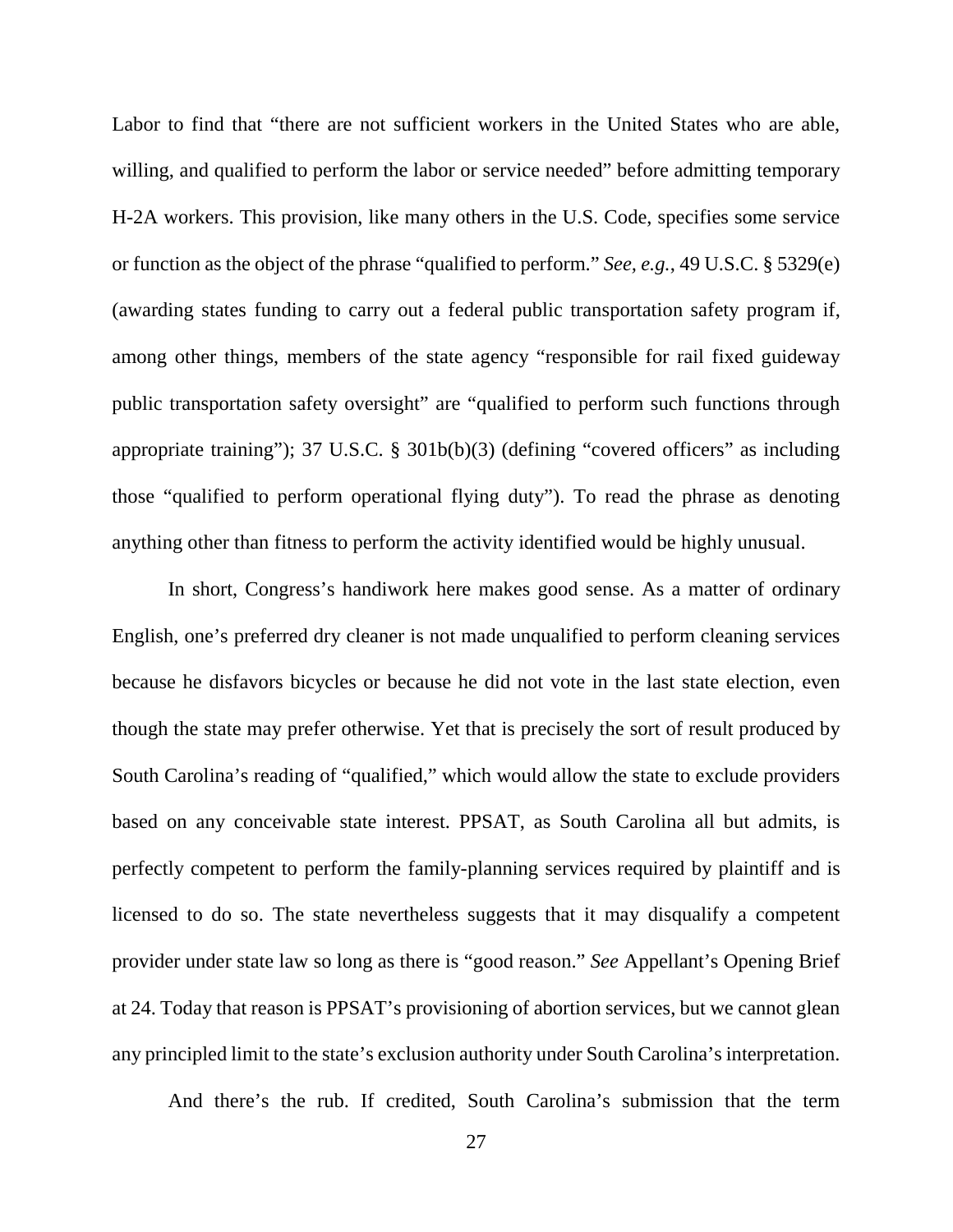"qualified" means whatever the state says would strip the free-choice-of-provider provision of all meaning and shortchange the federal side of the bargain. South Carolina argues the provision would still have *some* meaning by ensuring that recipients could see any provider that meets the state's qualifications. But we do not believe that Congress could have intended to confer a right so empty in terms so strong. "If the states are free to set any qualifications they want—no matter how unrelated to the provider's fitness to treat Medicaid patients—then the free-choice-of-provider requirement could be easily undermined by simply labeling any exclusionary rule as a 'qualification.'" *Planned Parenthood of Ind.*, 699 F.3d at 978.

South Carolina nonetheless contends that the Medicaid Act's silence as to the meaning of "qualified" is grounds for interpreting it to allow states expansive exclusionary powers. *See* Appellant's Reply Brief at 10 ("Congress leaving the term 'qualified' undefined purposely creates a vague or amorphous provision with the idea being that doing so allows the states to tailor their State Plan."). That, however, is not how we ordinarily interpret undefined statutory terms, let alone a term pegged to a phrase as clear as "to perform the [medical] service or services required." 42 U.S.C. § 1396a(a)(23)(A).

The state next seeks refuge in the canon against surplusage. If "qualified" means professionally competent, South Carolina argues, then its inclusion in the free-choice-ofprovider provision is "pointless and redundant" because state licensing schemes already exclude incompetent providers from the Medicaid pool. *See* Appellant's Reply Brief at 13. But this view ignores the language of the free-choice-of-provider provision. We do not lightly impute to Congress an intent to use terms that "have no operation at all." *Marbury*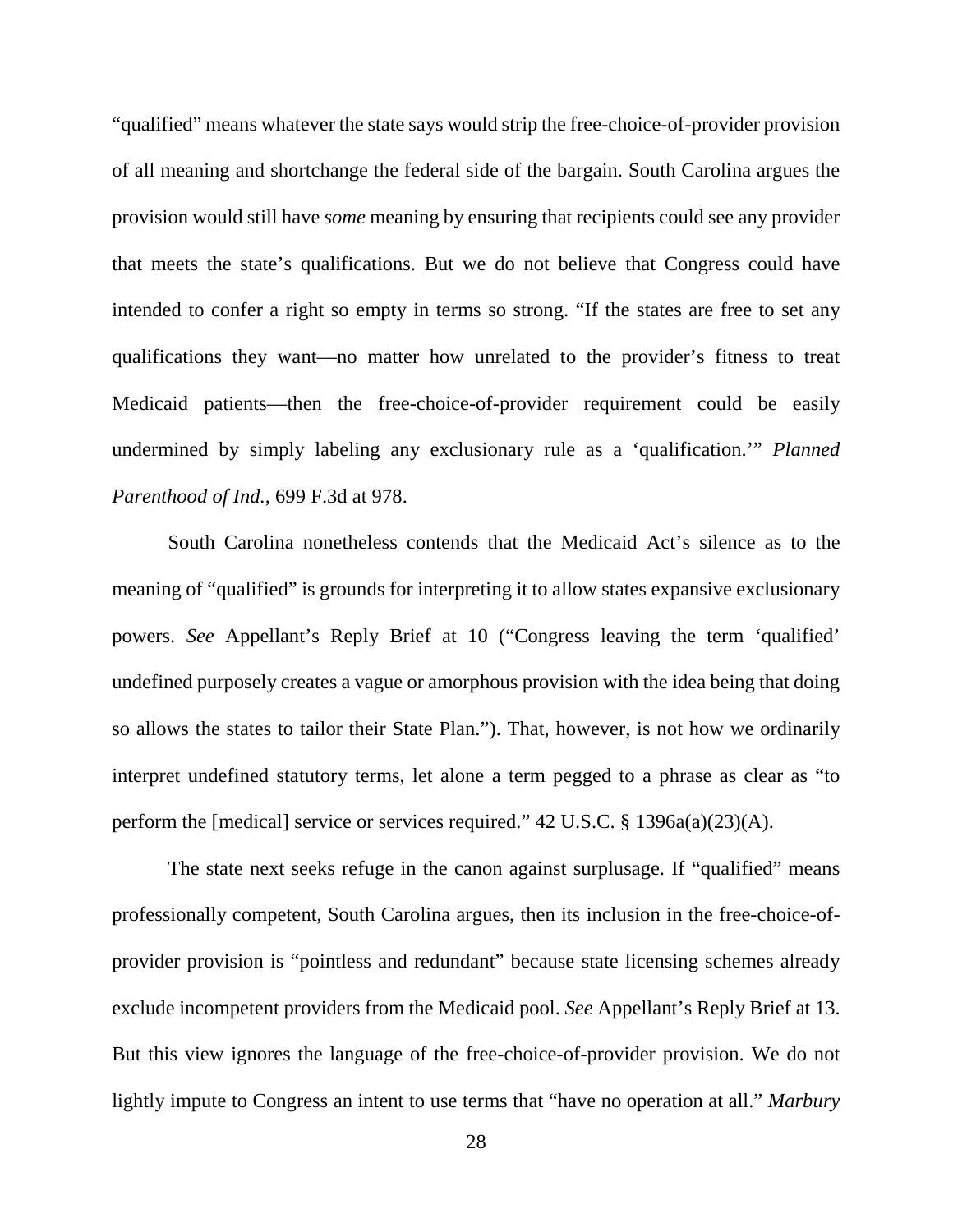*v. Madison*, 5 U.S. (1 Cranch) 137, 174 (1803). And as noted above, South Carolina's reading works precisely this result by allowing states—at their discretion—to nullify the free-choice-of-provider provision entirely. Granted, South Carolina agrees that a state's policies cannot eliminate "all recipient choice," which the state interprets to require only that at least two "qualified" providers remain available. *See* Appellant's Opening Brief at 36-37. But that cannot be right. The free-choice-of-provider provision "does not simply bar the states from ending *all* choice of providers, it guarantees to every Medicaid beneficiary the right to choose *any* qualified provider." *Planned Parenthood of Ind.*, 699 F.3d at 979. In order to do that, a state must be restricted in its ability to terminate providers for reasons unrelated to professional competency.

The case law also does not support South Carolina's position. On this front, the state argues that the Court's decision in *O'Bannon v. Town Court Nursing Ctr.*, 447 U.S. 773 (1980), interpreted the free-choice-of-provider provision to apply only to providers that "continue[] to be qualified" in the Medicaid program as a matter of state law. Appellant's Opening Brief at 35 (quoting *O'Bannon*, 447 U.S. at 785). Not so. *O'Bannon* spoke to the narrow question whether residents of a nursing home had a right to a pre-termination hearing before the state could close a home that all parties agreed was professionally "unqualified" to render patient care. *See* 447 U.S. at 775-76; *see also id.* at 776 n.3 (cataloguing the home's noncompliance with statutes governing, among other topics, nursing services, physical environment, and medical records). In point of fact, the patients there did not bring a substantive claim seeking to vindicate their rights under the freechoice-of-provider provision, but rather sued for violation of their procedural due process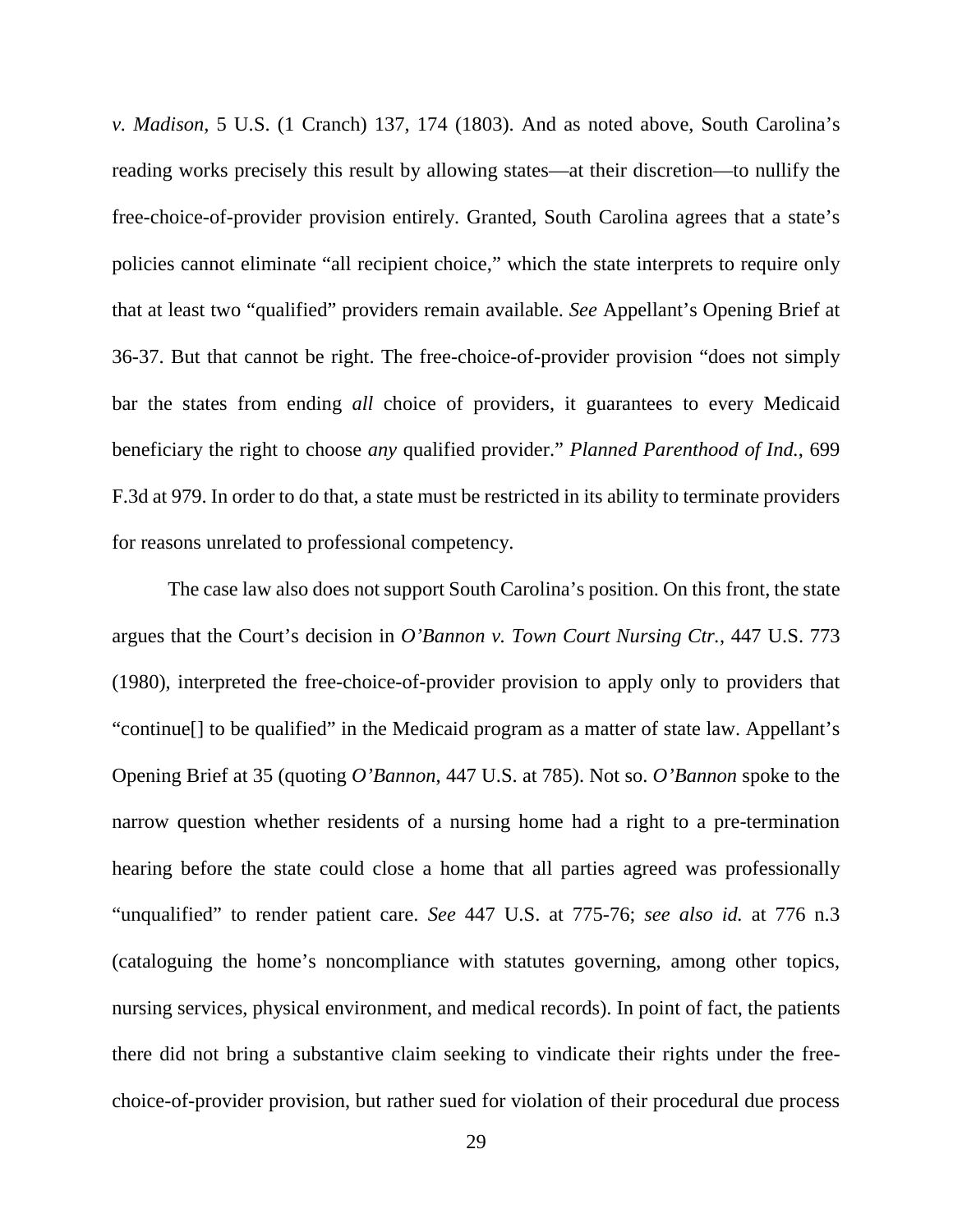rights. *Id.* at 775. Along with three of the four circuits to have addressed this issue, we cannot read *O'Bannon* to resolve the very different claim raised by plaintiff in the instant case. *See Andersen*, 882 F.3d at 1231-32; *Gee*, 862 F.3d at 460-61; *Planned Parenthood of Ind.*, 699 F.3d at 977. *But see Gillespie*, 867 F.3d at 1047 (Shepherd, J., concurring).

## B.

Although the free-choice-of-provider provision imposes limits on a state's qualification authority, states retain discretionary authority with regards to healthcare providers. Section 1396a(p)(1) speaks to this balance, providing:

In addition to any other authority, a State may exclude any individual or entity for purposes of participating under the State plan under this subchapter for any reason for which the Secretary [of Health and Human Services] could exclude the individual or entity from participation in a program under subchapter XVIII under section 1320a–7, 1320a–7a, or 1395cc(b)(2) of this title.

This provision confirms that states may and do set standards that relate to providers' ability to practice in a professionally competent manner. Take the cross-references to start. They identify various forms of misconduct including patient abuse, failure to furnish medically necessary services, fraud, license revocation, excessive charges, and failure to disclose necessary information to state regulators. 42 U.S.C. § 1320a–7. In short, federal regulations confirm the authority vested in states to "set[] reasonable standards relating to the qualifications of providers" on analogous state-law grounds. *See* 42 C.F.R.  $§$  431.51(c)(2).

Putting all this together, § 1396a(p)(1) and the free-choice-of-provider provision operate in pleasant conjunction. The free-choice-of-provider provision confers an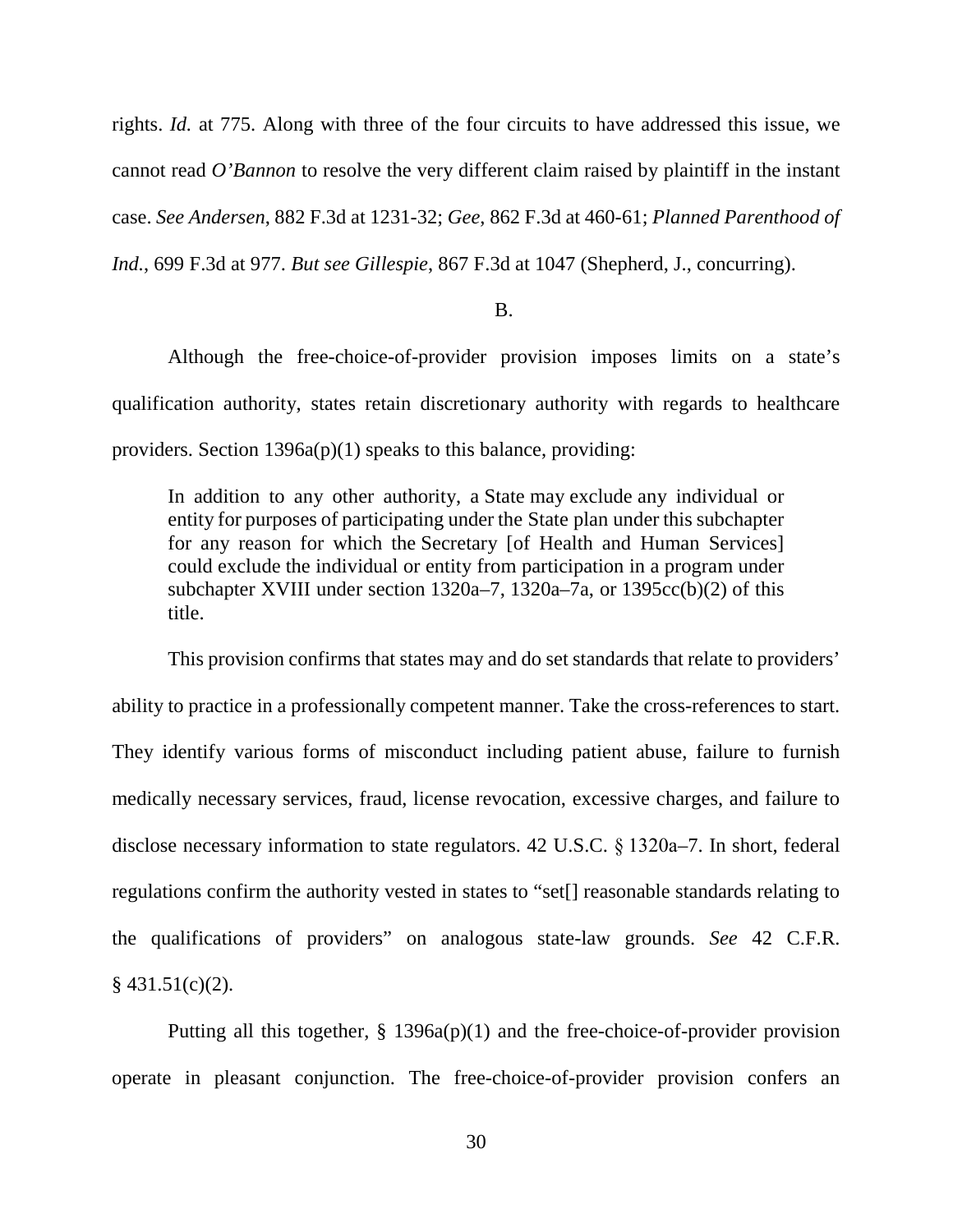individual right on Medicaid recipients to select the willing and competent provider of their choice. Section  $1396a(p)(1)$  clarifies that states retain discretionary authority to disqualify providers as professionally incompetent for nonmedical reasons such as fraud and for any number of unprofessional behaviors. But the emphasis in  $\S 1396a(p)(1)$  upon professional malfeasance in no way deprives states of the latitude they possess, under the free-choiceof-provider provision itself, to judge a provider's medical qualifications. Indeed, the language that begins the free-choice-of-provider provision—"A State plan for medical assistance must— provide," 42 U.S.C.  $\S$  1396a(a)(23)(A)—presupposes the existence of discretionary authority in the states as it relates to provider qualifications. Nevertheless, the fact that the statute's language and structure suggest the deference due states on the matter of professional and medical qualifications in no way confers a blank check. Here, it bears repeating, no one disputes PPSAT's medical qualifications to perform the familyplanning services required, nor is any professional wrongdoing on the part of PPSAT even alleged. So it follows that South Carolina cannot arbitrarily disqualify PPSAT upon the generalized assertion of inapposite state interests without running afoul of the free-choiceof-provider provision.

South Carolina attempts to disrupt the congruence between these two provisions by reading the savings clause "for more than it's worth." *Planned Parenthood of Ind.*, 699 F.3d at 979. The state argues that the phrase "[i]n addition to any other authority" in § 1396a(p)(1) means it can exclude a provider on any state-law grounds—and for any reason. *See* Appellant's Opening Brief at 32 ("South Carolina's authority, under Section 1396a(p)(1), to determine whether a provider is qualified does not depend on the state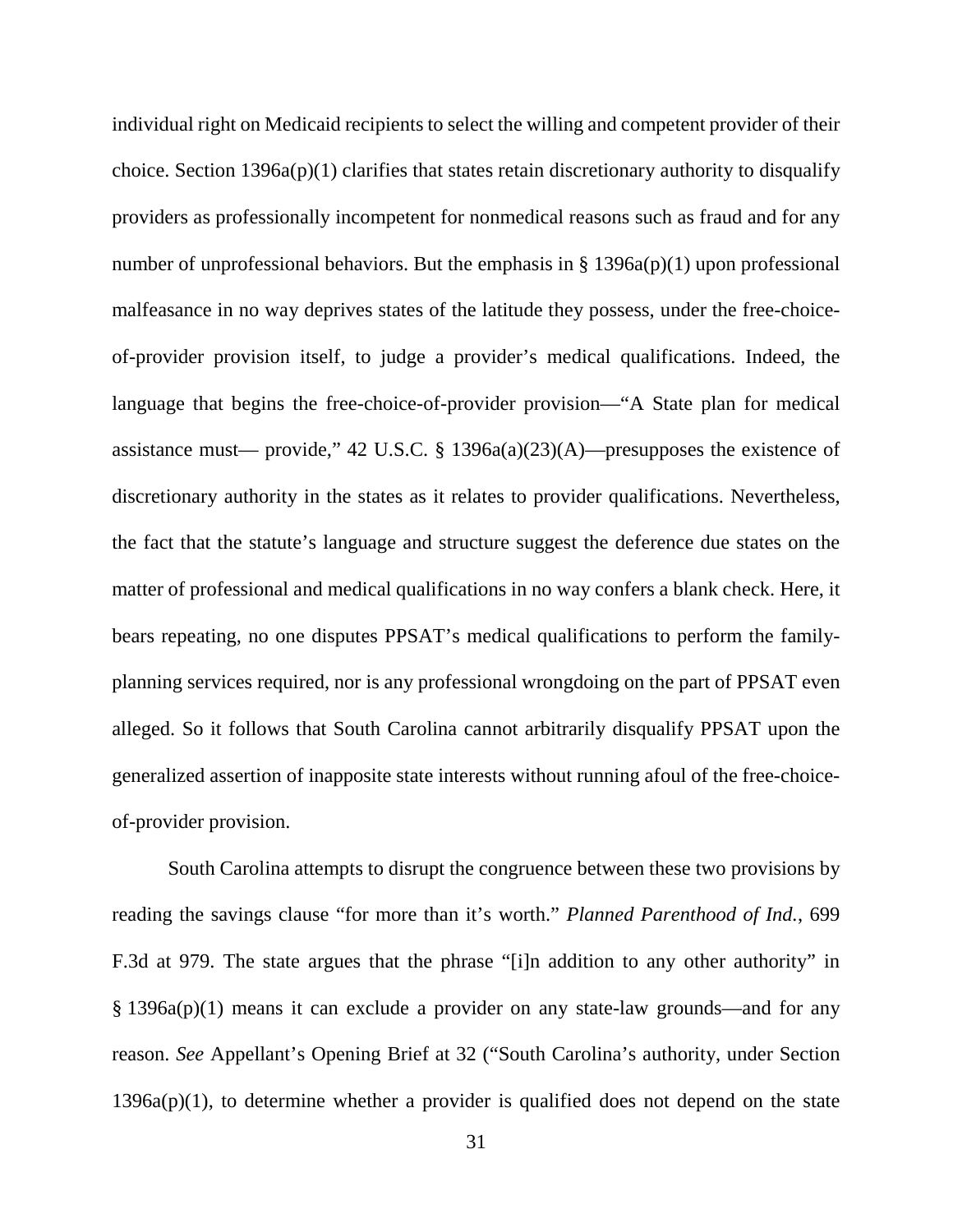interest the disqualification seeks to protect.").

The district court rejected this interpretation, concluding that reading the savings clause this way would render the right conferred by the free-choice-of-provider provision meaningless. *Baker*, 326 F. Supp. 3d at 47-48. We agree. If Congress had in fact harbored the sweeping intent that South Carolina gleans from  $\S$  1396a(p)(1), there would be no reason to bother with the free-choice-of-provider provision, as any state-law ground could serve as the basis to eliminate a patient's choice. To say that this would warp the law enacted by Congress is an understatement.

Moreover, South Carolina's interpretation also finds no support in the four corners of § 1396a(p)(1). For one thing, the phrase "[i]n addition to any other authority" serves a specific purpose. It lists what "is a non-exclusive list of specific grounds upon which states may bar providers from participating in Medicaid." *Planned Parenthood of Ind.*, 699 F.3d at 979. The grounds identified—spanning everything from financial fraud to medical malpractice—relate generally to professional malfeasance. In contrast, the type of "qualification" the state argues for under  $\S$  1396a(p)(1) is different in kind. South Carolina's exclusion of PPSAT from its Medicaid network has nothing to do with professional misconduct or for that matter with PPSAT's ability to safely and professionally perform plaintiff's required family-planning services. PPSAT, after all, continues to deliver these services to thousands of South Carolinians each year—to which the state has no objection. *See* J.A. 91.

What we are left with, ironically, is the state's attempt to eliminate almost the entirety of  $\S$  1396a(p)(1). For if the phrase "[i]n addition to any other authority" authorizes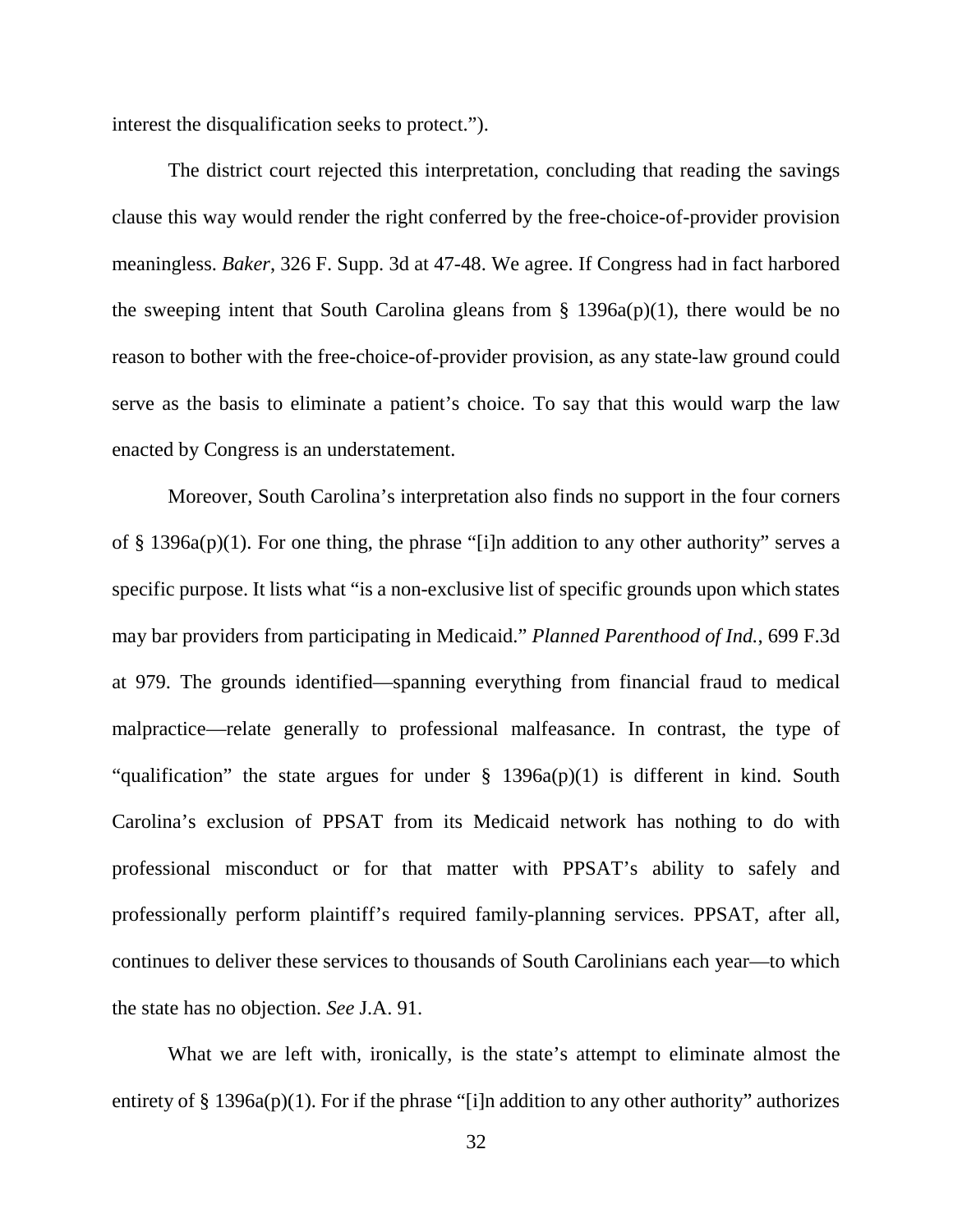any and all state interests to serve as a basis for termination, there would be no need to list the specific grounds identified in  $\S$  1396a(p)(1). Congress sometimes employs the broad version of the phrase. *See, e.g.*, 7 U.S.C. § 2279(c)(4)(B) ("The authority to carry out this section shall be *in addition to any other authority* provided in this or any other Act.") (emphasis added). But it did not do so here, and the foregoing discussion makes clear that this was not through inadvertence.

Consider also the cases cited by the state to support its broad reading of the savings clause. In *Guzman v. Shewry*, 552 F.3d 941 (9th Cir. 2009), the Ninth Circuit did not hold that  $\S 1396a(p)(1)$  grants states plenary exclusion authority over healthcare providers. Rather, that court expressly recognized that states may exclude providers "for reasons bearing on the individual's or entity's professional competence, professional performance, or financial integrity." *Id.* at 949 (citing 42 U.S.C. § 1320a-7(b)(5)). In any event, the provider in *Guzman* was deemed "unqualified" based on a state law guarding against professional malfeasance—as were the providers in all cases interpreting  $\S$  1396a(p)(1) that South Carolina cites. *See id.* at 946-47 (fraud or abuse); *First Med. Health Plan v. Vega-Ramos*, 479 F.3d 46, 49-50 (1st Cir. 2007) (financial self-dealing); *Triant v. Perales*, 491 N.Y.S.2d 486, 488 (App. Div. 1985) (shoddy record-keeping).

In the end, to read  $\S 1396a(p)(1)$  as imposing such severe limits on the scope of the right conferred by the free-choice-of-provider provision would eviscerate the Medicaid Act's cooperative scheme and turn the congressional judgment on its head. Congress, aware of the deep national divide on a topic so sensitive as abortion, sought to strike a balance in the Medicaid Act. Starting in 1976, Congress has prohibited federal funds from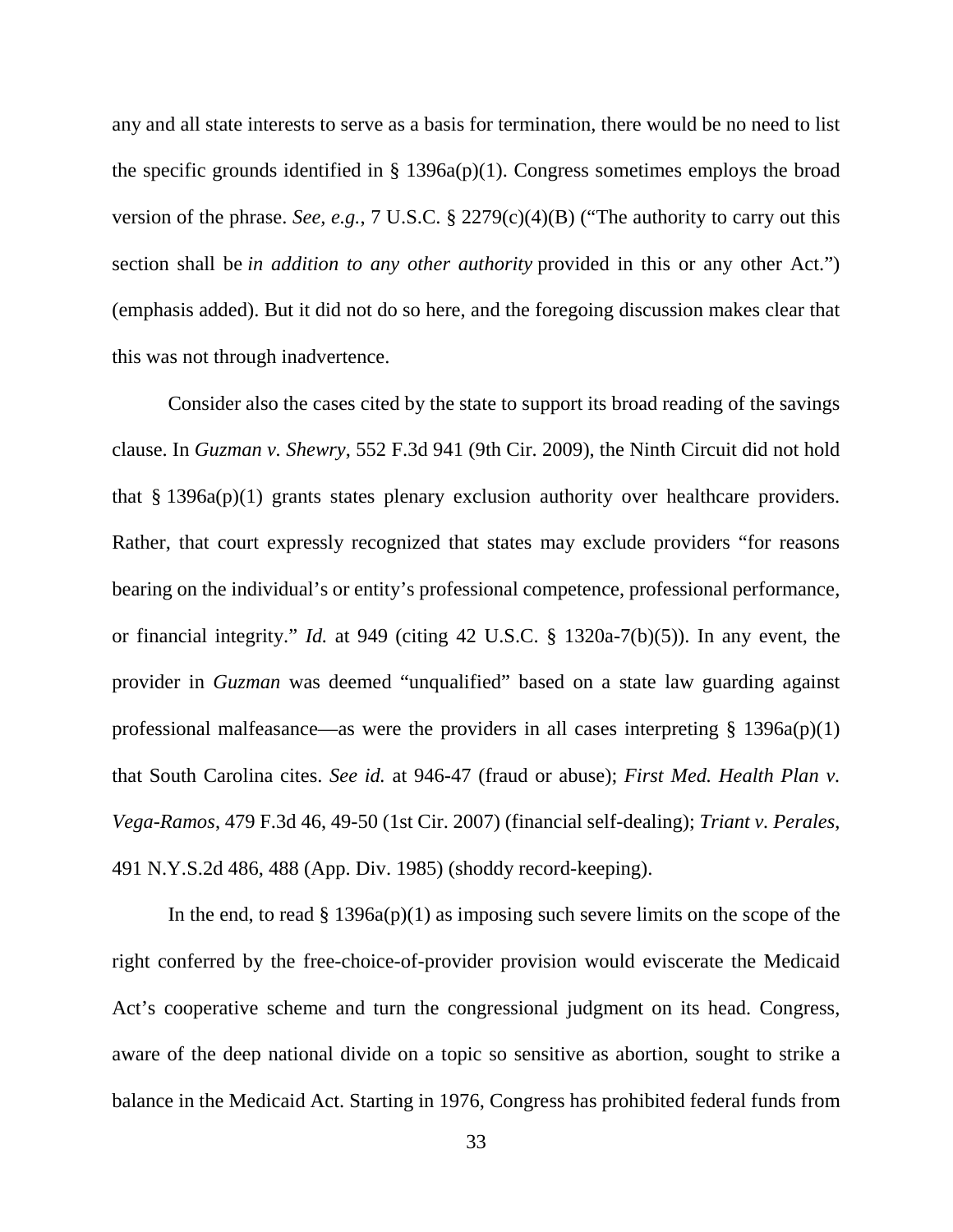being used to finance abortions, excepting instances of rape, incest, or to save the life of the mother. *Harris v. McRae*, 448 U.S. 297, 302 (1980) (describing the Hyde Amendment). On the other hand, Congress provided extra protections for beneficiaries' freedom of choice among family-planning providers, something it accomplished while amending the free-choice-of-provider provision to accommodate Medicaid managed care plans. [5](#page-33-0) The Secretary, to wit, may waive the free-choice-of-provider provision when a state implements a Medicaid managed care plan. But with an important caveat: An individual's right to seek out non-abortion services from a qualified family-planning provider of her choice cannot be waived. 42 U.S.C. §§ 1396a(a)(23)(B), 1396d(a)(4)(C); *see also Betlach*, 727 F.3d at 972 ("Even if a state otherwise exercises its option to implement a managed-care system, § 1396a(a)(23)(B) makes clear that as to family planning services, state Medicaid plans must afford recipients the full range of free choice of provider."). This implicit bargain agreed to by the political branches is one that we are bound to respect.

### VII.

Because the individual plaintiff has a private right of action to challenge South Carolina's denial of her right to the qualified and willing family-planning provider of her choice, we agree with the district court that she has demonstrated a substantial likelihood of success on her free-choice-of-provider claim. We also hold that the district court did not

<span id="page-33-0"></span> <sup>5</sup> Medicaid managed care plans allow a state to contract with a limited selection of healthcare providers. Through this arrangement, states can lower their Medicaid expenses and streamline their delivery of health care. There is no contention that any waiver of the free-choice-of-provider provision took place here.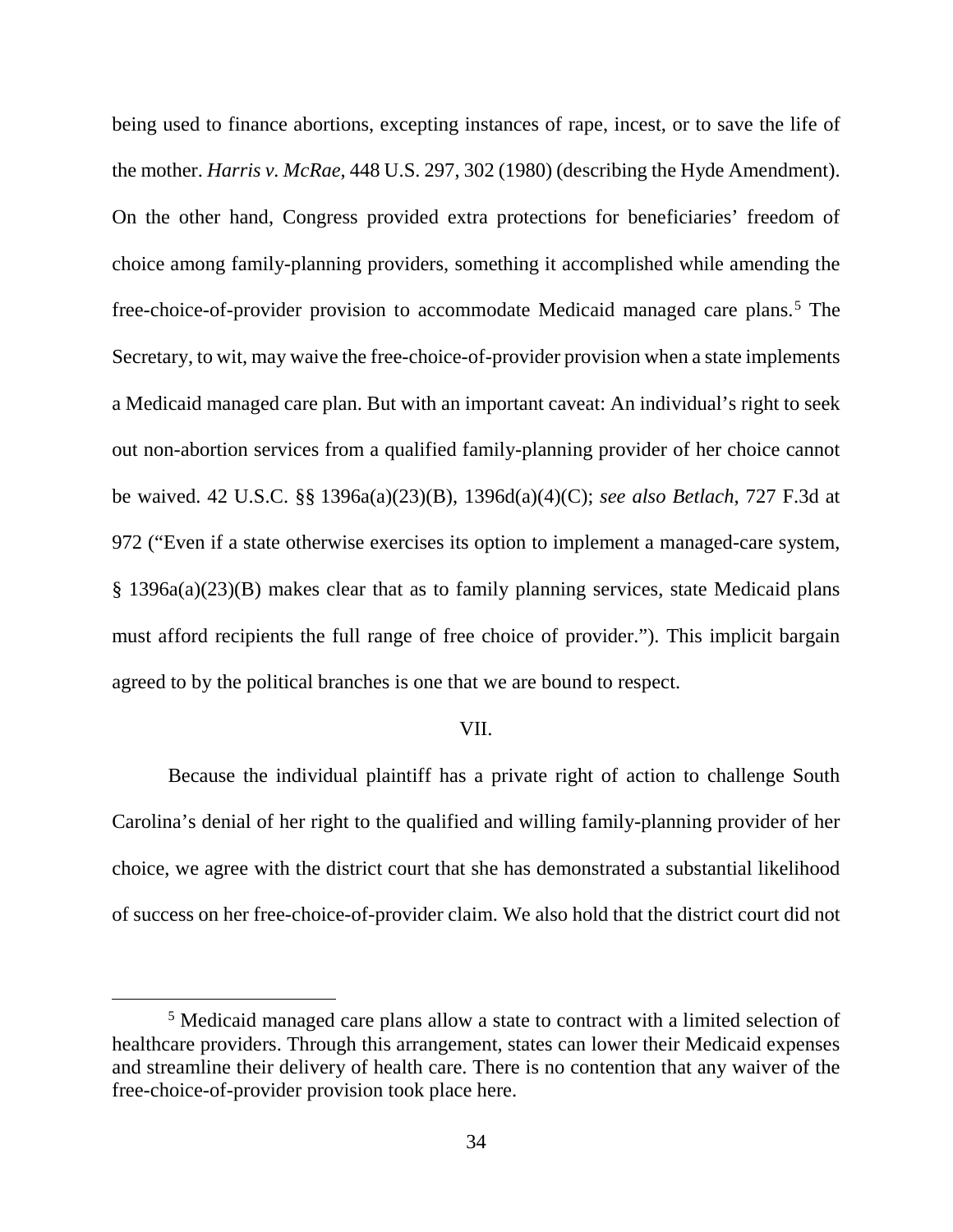abuse its discretion in enjoining South Carolina from terminating PPSAT's provider agreement.

It is clear that the plaintiff would suffer irreparable harm in the absence of a preliminary injunction. Denial of her statutory right to select a qualified provider visits a tangible harm: diminished access to high-quality health care suited to the individual plaintiff's needs. *See* Appellees' Brief at 39. That PPSAT may be one of many providers available to the individual plaintiff through South Carolina's Medicaid network is not dispositive; the free-choice-of-provider provision, as we have noted, guarantees a patient's access to her *preferred* provider, save on matters of professional integrity and competency. South Carolina has a legitimate interest in ensuring that state dollars do not subsidize abortion. But we are not prepared to disrupt the district court's finding that the state's reimbursement of PPSAT on a fee-for-service basis guards against the indirect subsidization of abortion. Finally, an injunction would serve the public interest by preserving the individual plaintiff's statutory right under the free-choice-of-provider provision and ensuring "affordable access to competent health care by some of South Carolina's neediest citizens," *Baker*, 326 F. Supp. 3d at 50, whose health challenges are every bit as real as those of citizens of greater means.

We do not doubt that South Carolina's termination of PPSAT's provider agreement was intended "to further [its] own legitimate interests in protecting prenatal life." *Planned Parenthood of Se. Pa. v. Casey*, 505 U.S. 833, 853 (1992). Reasonable people can disagree with how Congress chose to balance state flexibility on the one hand, and enforcement of federal entitlements on the other. But in all events federal courts are ill-suited to second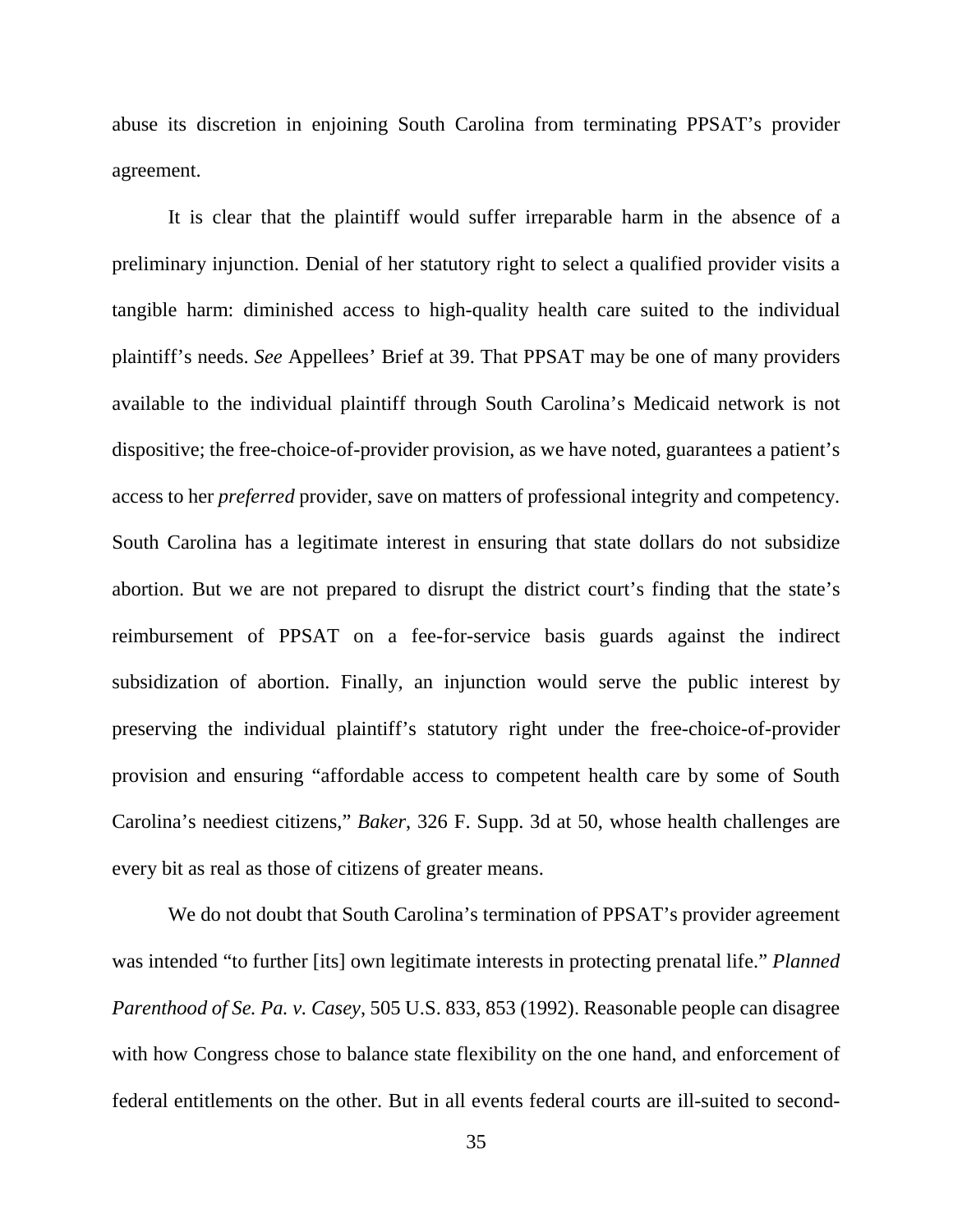guess this act of political judgment in the Medicaid Act. An injury so concrete and a right so clear is something that the courts must respect, else we forsake natural and straightforward readings of statutory text in favor of spinning ever-finer webs of circumvention that lead to our desired outcomes. To subscribe to this portentous course is to abandon the very source of our authority and the mandate that alone makes the Third Branch a distinctive organ of our government. The judgment of the district court is affirmed.

## AFFIRMED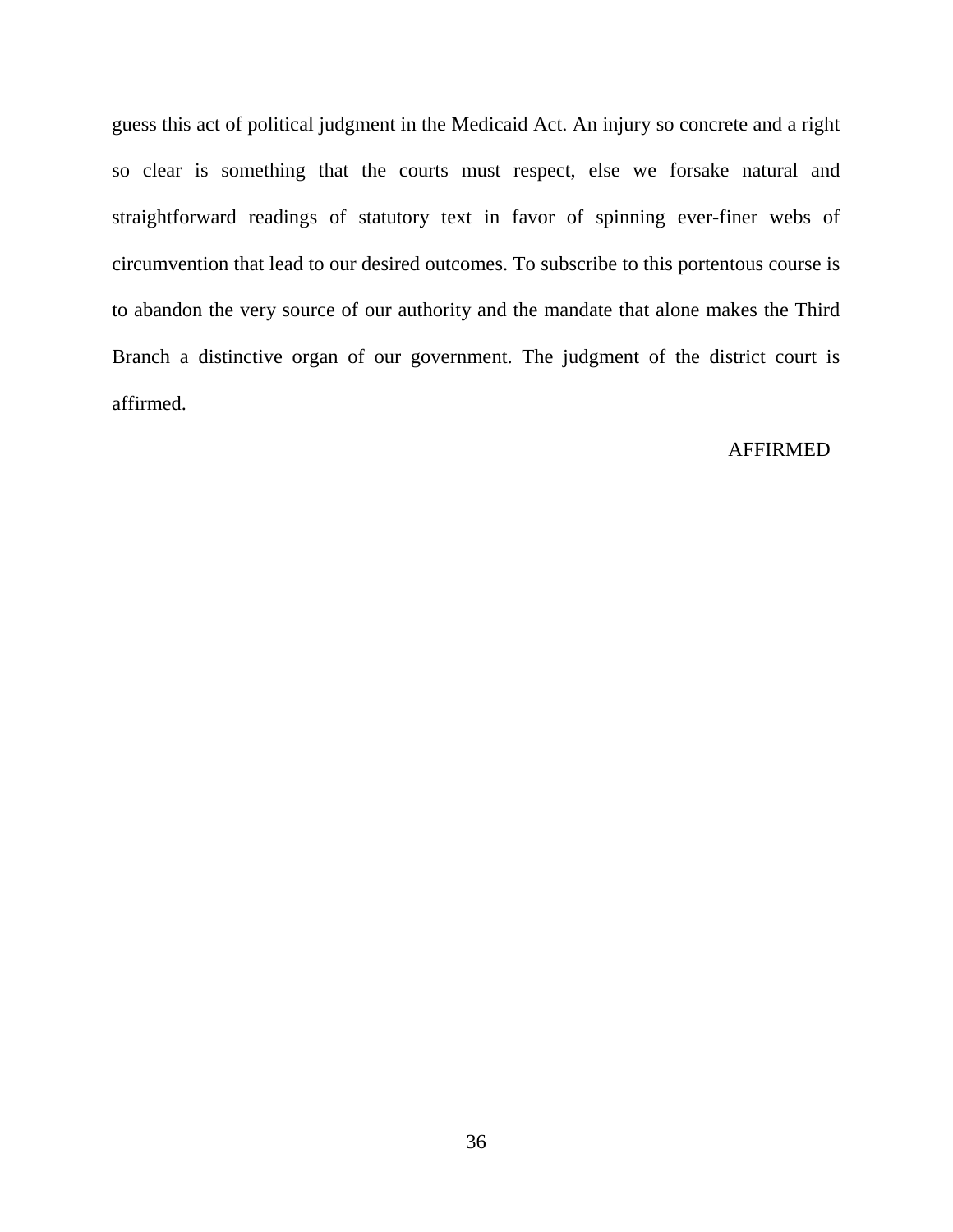RICHARDSON, Circuit Judge, concurring:

I join in affirming the grant of the preliminary injunction. The Majority correctly recognizes that applying existing Supreme Court precedents requires that we find § 1396a(a)(23) to unambiguously create a right privately enforceable under § 1983 to challenge a State's determination of whether a Medicaid provider is "qualified." Six Circuits now recognize that  $\S 1396a(a)(23)$  $\S 1396a(a)(23)$  $\S 1396a(a)(23)$  creates this enforceable right.<sup>1</sup> One Circuit does not. $2$ 

As lower court judges, we are bound to do our level best to apply the law as it is, not how it may become. We have done so here. But when binding precedents present us with a bit of "a mess of the issue," *Gee v. Planned Parenthood of Gulf Coast, Inc.*, 139 S. Ct. 408, 409 (2018) (Thomas, J., dissenting from denial of certiorari), our job becomes particularly challenging.

<span id="page-36-0"></span> <sup>1</sup> *See Planned Parenthood S. Atlantic & Julie Edwards v. Baker*, No. 18-2133 (4th Cir. 2019); *Planned Parenthood of Kan. & Mid-Mo. v. Andersen*, 882 F.3d 1205 (10th Cir. 2018), *cert. denied*, 139 S. Ct. 638 (2018); *Planned Parenthood of Gulf Coast, Inc. v. Gee*, 862 F.3d 445 (5th Cir. 2017), *cert. denied*, 139 S. Ct. 408 (2018); *Planned Parenthood Ariz. Inc. v. Betlach*, 727 F.3d 960 (9th Cir. 2013), *cert. denied*, 571 U.S. 1198 (2014); *Planned Parenthood of Ind., Inc. v. Comm'r of Ind. State Dep't of Health*, 699 F.3d 962 (7th Cir. 2012), *cert. denied*, 569 U.S. 1004 (2013); *Harris v. Olszewski*, 442 F.3d 456 (6th Cir. 2006).

<span id="page-36-1"></span><sup>2</sup> *See Does v. Gillespie*, 867 F.3d 1034 (8th Cir. 2017). And in the last two years, other judges have raised questions about recognizing the right of action. *See Planned Parenthood of Greater Tex. Family Planning and Preventive Health Servs., Inc. v. Smith*, 913 F.3d 551, 569–73 (5th Cir. 2019) (Jones, J., concurring); *Gee*, 862 F.3d at 473–86 (Owen, J., dissenting); *Andersen*, 882 F.3d at 1238–49 (Bacharach, J., concurring in part and dissenting in part).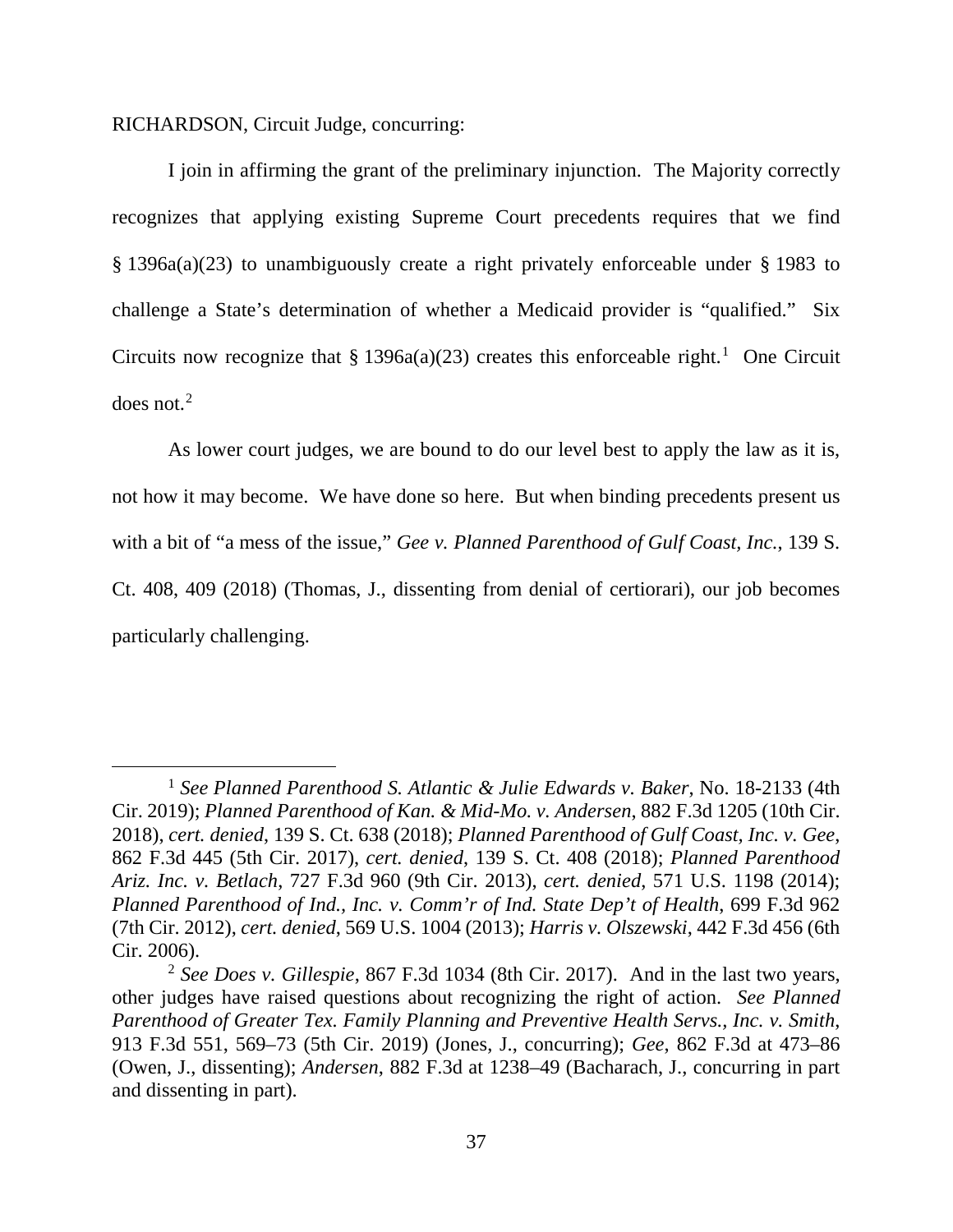The challenge here derives from a broader question lurking in the background. What is the proper framework for determining whether a given statute creates a right that is privately enforceable under § 1983? And specifically, has *Wilder v. Virginia Hospital Ass'n*, 496 U.S. 498 (1990), a case relied on in other Circuits' decisions and in our own, been repudiated (or even effectively overruled)? There are indications that it has. *See Armstrong v. Exceptional Child Ctr., Inc.*, 135 S. Ct. 1378, 1386 n.\* (2015). But we do not lightly conclude that the Supreme Court has overruled its prior cases—that job is for the Supreme Court alone. *See Hohn v. United States*, 524 U.S. 236, 252–53 (1998) ("Our decisions remain binding precedent until we see fit to reconsider them, regardless of whether subsequent cases have raised doubts about their continuing vitality.").

Like this case, *Wilder* involved a question of whether a subsection of § 1396a(a) of the Medicaid Act created a private right of action under § 1983. The particular provision at issue required a State's plan for medical assistance to "provide . . . for payment" of certain medical services "through the use of rates (determined in accordance with methods and standards developed by the State . . .) *which the State finds, and makes assurances satisfactory to the Secretary, are reasonable and adequate to meet the costs which must be incurred by efficiently and economically operated facilities*. . . ." 496 U.S. at 502–03 (quoting 42 U.S.C. § 1[3](#page-37-0)96a(a)(13)(A)) (alterations and emphasis in original).<sup>3</sup>

<span id="page-37-0"></span> <sup>3</sup> In 1997, Congress replaced the provision at issue in *Wilder*. *See Long Term Care Pharmacy All. v. Ferguson*, 362 F.3d 50, 58 (1st Cir. 2004).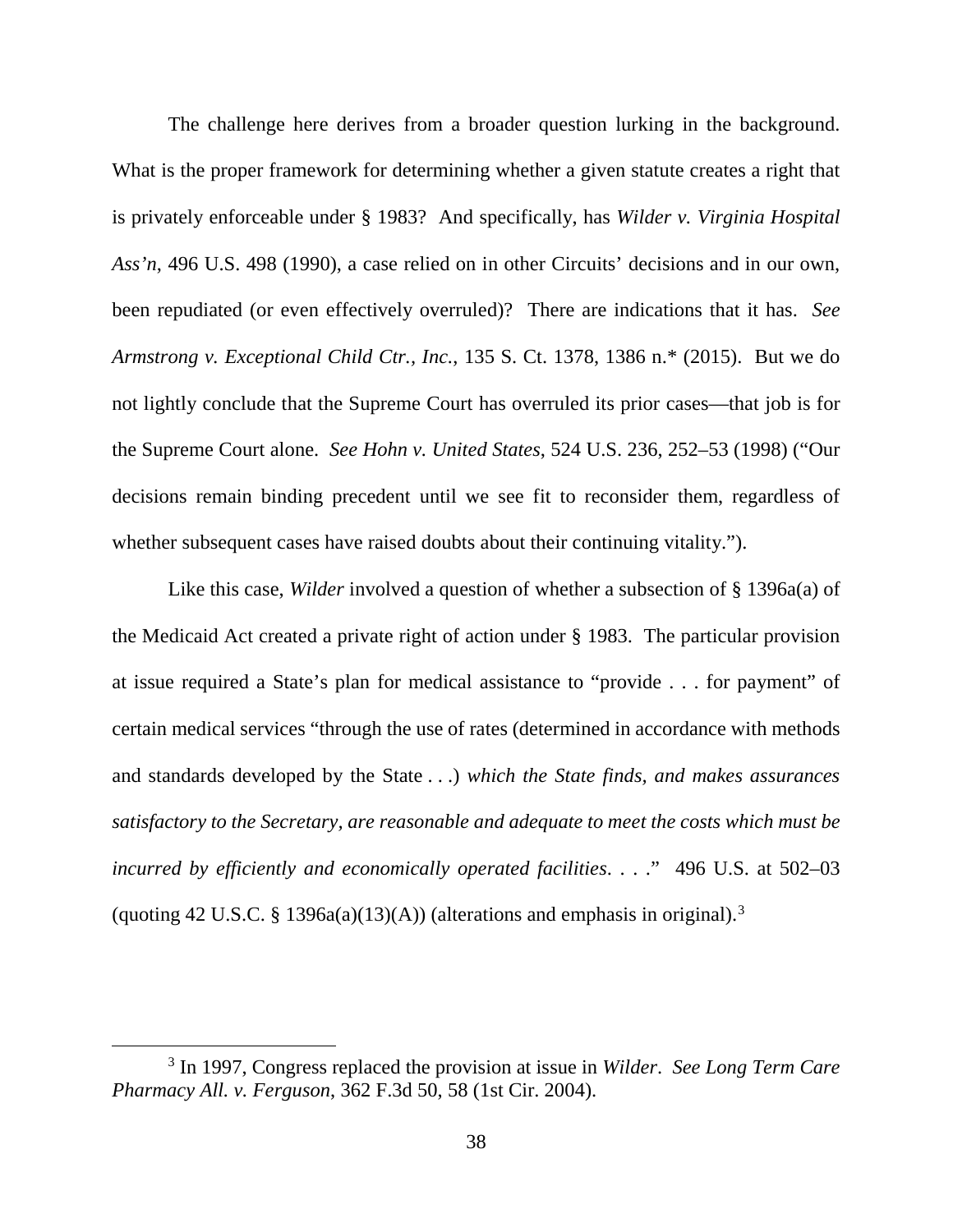The *Wilder* Court found that service providers had an enforceable right under § 1983 to reimbursement at "reasonable and adequate" rates. 496 U.S. at 512. It reached this conclusion after looking to three "factors." First, the Court had "little doubt that health care providers are the intended beneficiaries" of the provision. *Id.* at 510. Then the Court observed that the statutory language imposed a binding obligation on States that participate in the Medicaid program because the relevant statutory provision was "cast in mandatory rather than precatory terms," given its use of the word "*must*." *Id.* Finally, the Court found that the provision's obligation was not "too 'vague and amorphous' to be judicially enforceable," applying what would become the second of the three "factors" to find clarity in the statutory directive for payment of "rates . . . which the State finds . . . are reasonable and adequate." *Id.* at 503; *see id*. at 519. [4](#page-38-0)

Seven years later in *Blessing*, the Supreme Court instructed courts to apply these "three principal factors" to determine whether a statutory provision creates an enforceable right under § 1983. *Blessing v. Freestone*, 520 U.S. 329, 338 (1997). The Court applied

<span id="page-38-0"></span><sup>&</sup>lt;sup>4</sup> In finding that this statutory right was "judicially enforceable," the Court rejected the argument that the language in the Medicaid Act giving States the authority to set rates "which the State finds . . . reasonable and adequate," granted "a State flexibility to adopt *any* rates it finds are reasonable and adequate." *Wilder*, 496 U.S. at 503, 519 (emphasis added). Though acknowledging that the Act provided States "substantial discretion in choosing among reasonable methods of calculating rates," the Court held that it was "well within the competence of the Judiciary" to identify which rates were "outside that range that no State could ever find to be reasonable and adequate." *Id*. at 519–20.

In this way, *Wilder* seems to foreclose the argument that § 1396a(a)(23) grants South Carolina the flexibility to adopt qualifications based on its interests beyond professional integrity and competency. *See* Majority Op. at 17, 27–29. And on this record, South Carolina has not explained how its actions fall within its broad discretion to identify professional qualifications.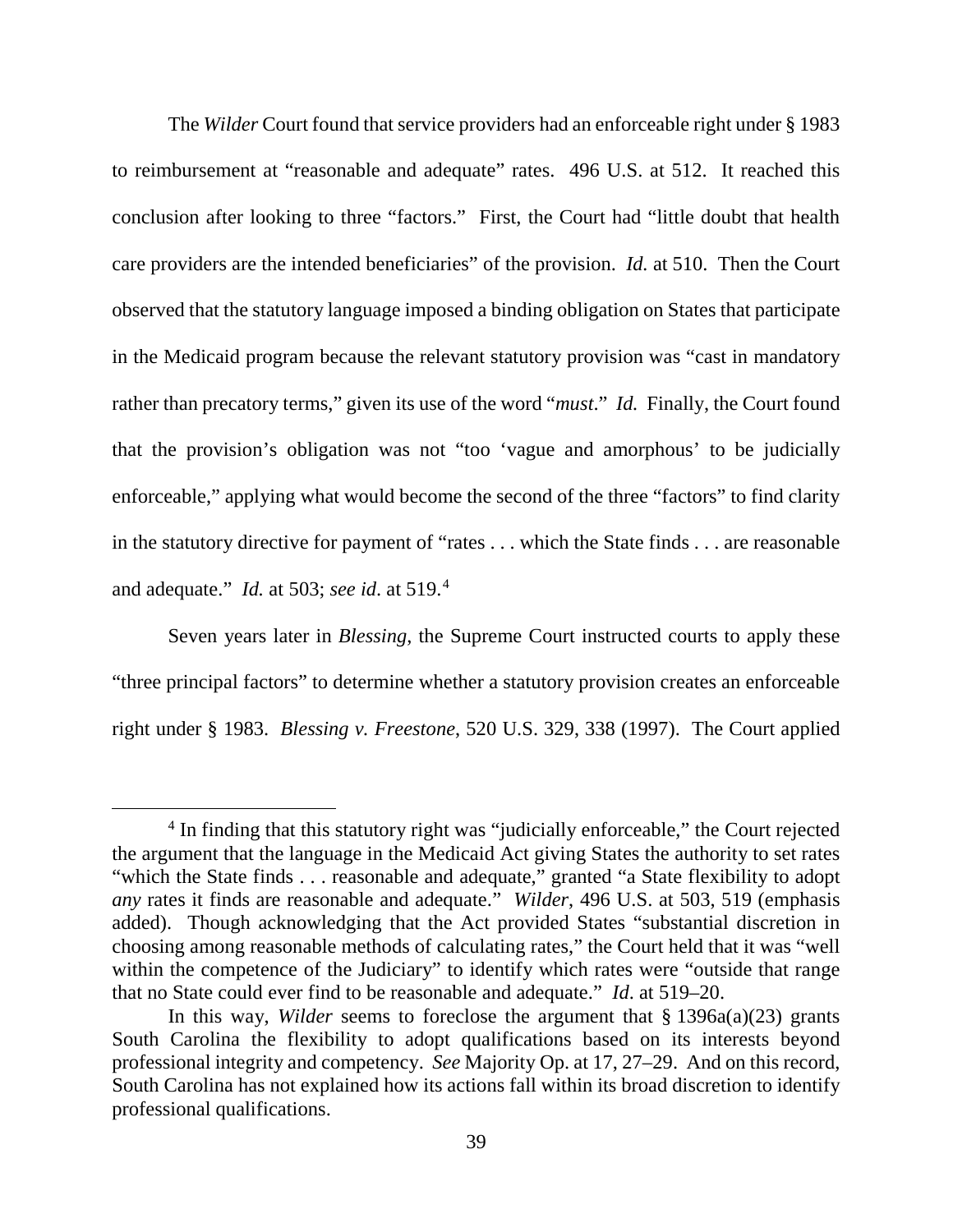the multifactor test from *Wilder* to determine whether § 1983 established a private right of action under Title IV–D of the Social Security Act. *See Blessing*, 520 U.S. at 338, 340– 41.

When the Supreme Court again revisited privately enforcing a statutory right under § 1983 in *Gonzaga*, it seemed to consider this multifactor test problematic, to say the least. "[C]onfusion" on how to apply the *Blessing* factors improperly "led some courts to interpret *Blessing* as allowing plaintiffs to enforce a statute under § 1983 so long as the plaintiff falls within the general zone of interest that the statute is intended to protect." *Gonzaga Univ. v. Doe*, 536 U.S. 273, 283 (2002); *see id.* (noting the "uncertainty"). *Gonzaga* also questioned "how relations between the branches are served by having courts apply a *multifactor balancing test* to pick and choose which federal requirements may be enforced by § 1983 and which may not." *Id*. at 286 (emphasis added).

The multifactor test is not the only aspect of *Wilder*that has been questioned. *Wilder* had noted that its analysis was "a different inquiry than that involved in determining whether a private right of action can be implied from a particular statute." 496 U.S. at 508 n.9. On this point, the Court in *Gonzaga* would later "reject the notion" that "*Wilder*  appears to support" that "our implied private right of action cases have no bearing on the standards for discerning whether a statute creates rights enforceable by § 1983." 536 U.S. at 283. To the contrary, "our implied right of action cases should guide the determination of whether a statute confers rights enforceable under § 1983." *Id.*

So are *Wilder*, specifically, and the *Blessing* factors, generally, still good law? On the one hand, we look to the three factors from *Blessing*. 520 U.S. at 338, 340–41. But on